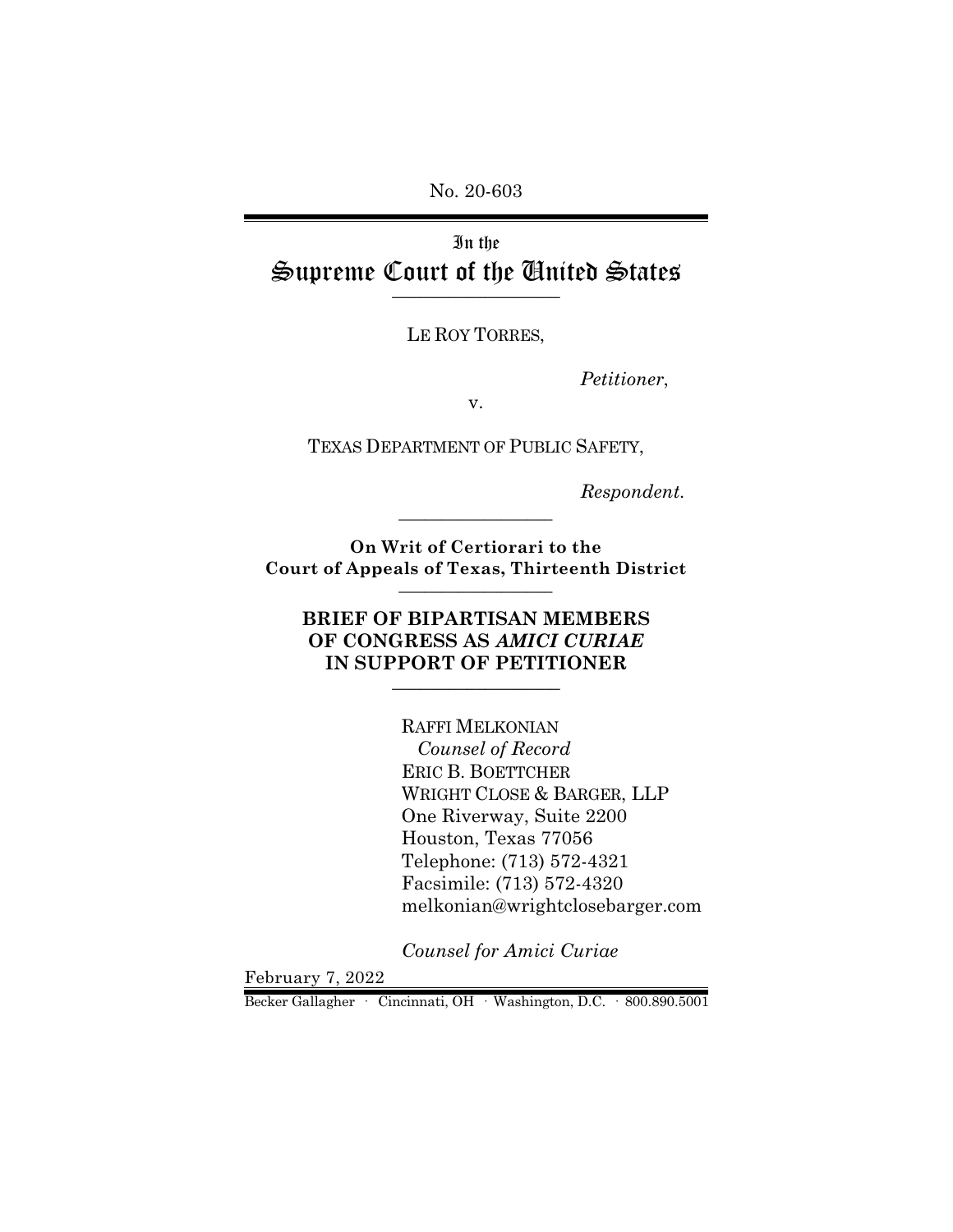# **TABLE OF CONTENTS**

|    | TABLE OF AUTHORITIES  iii                                                                                                                            |
|----|------------------------------------------------------------------------------------------------------------------------------------------------------|
|    | INTEREST OF AMICI CURIAE 1                                                                                                                           |
|    | SUMMARY OF ARGUMENT $\ldots \ldots \ldots \ldots \ldots$ 2                                                                                           |
|    | ARGUMENT  4                                                                                                                                          |
| Ι. | USERRA's powerful remedies are critical to the<br>Armed Forces' ability to recruit, retain, and<br>boost morale among servicemembers $\dots \dots$ 4 |
|    | A. Veterans returning from war deserve<br>ensured reemployment and protection                                                                        |
|    | B. USERRA provides important<br>reemployment rights and protections from<br>$discrimination \ldots \ldots \ldots \ldots \ldots \ldots \ldots$<br>6   |
|    | 1. USERRA's reemployment rights $6$                                                                                                                  |
|    | USERRA's antidiscrimination<br>2.<br>protection $\ldots \ldots \ldots \ldots \ldots \ldots \ldots \ldots 8$                                          |
|    | 3. USERRA's right of action and                                                                                                                      |
|    | II. USERRA provides servicemembers remedies<br>where other sources of law do not $\dots\dots\dots\dots9$                                             |
|    | A. The ADA does not protect state employees<br>against disability discrimination  10                                                                 |
|    | B. Tort law does not provide remedies for<br>injured servicemembers  11                                                                              |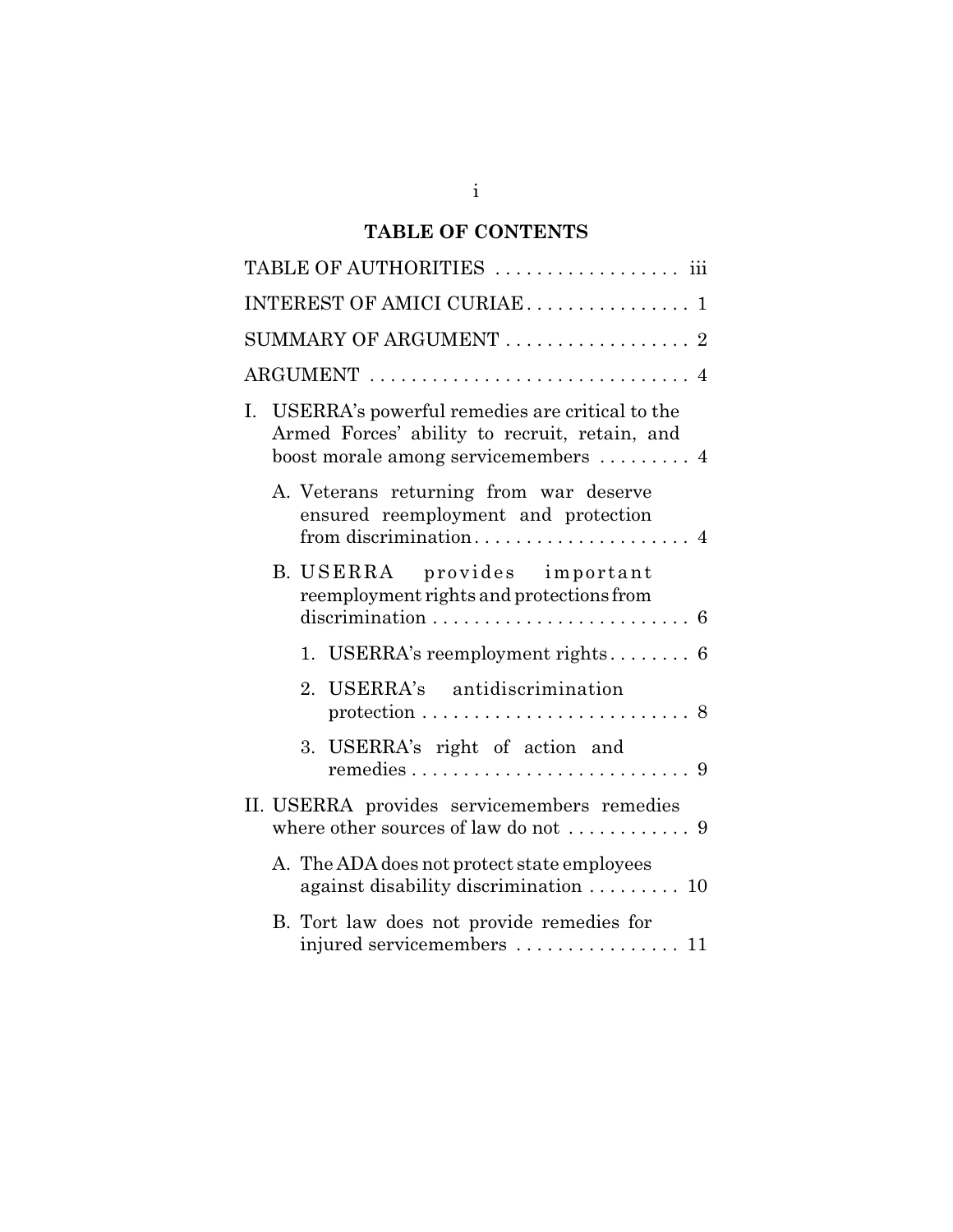| C. The Ex parte Young doctrine does not<br>provide servicemembers with an adequate<br>alternative to an USERRA cause of action |  |
|--------------------------------------------------------------------------------------------------------------------------------|--|
|                                                                                                                                |  |
| D. State laws both diverge widely and often                                                                                    |  |
|                                                                                                                                |  |
| APPENDIX – LIST OF AMICI CURIAE  19                                                                                            |  |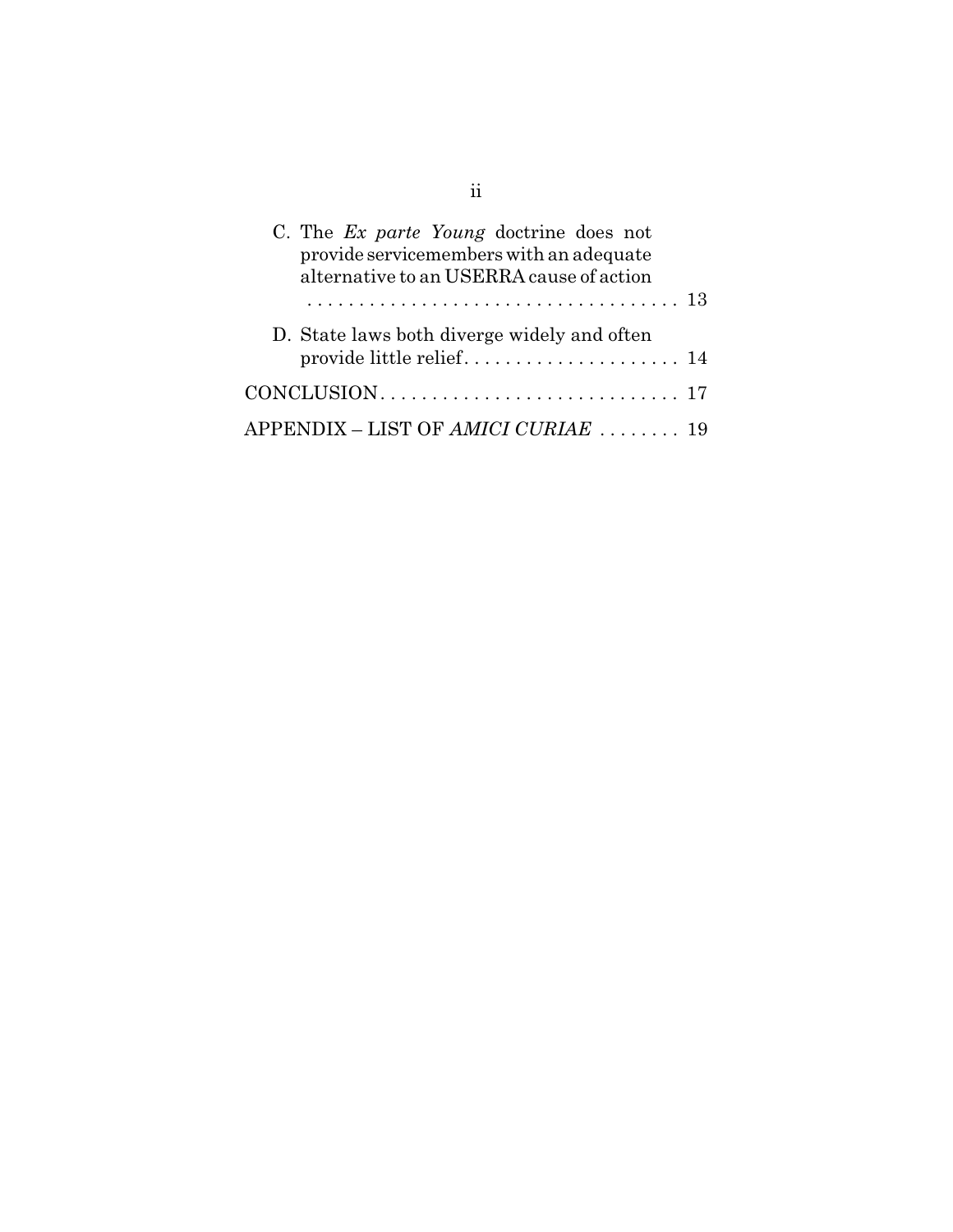# **TABLE OF AUTHORITIES**

# **Cases**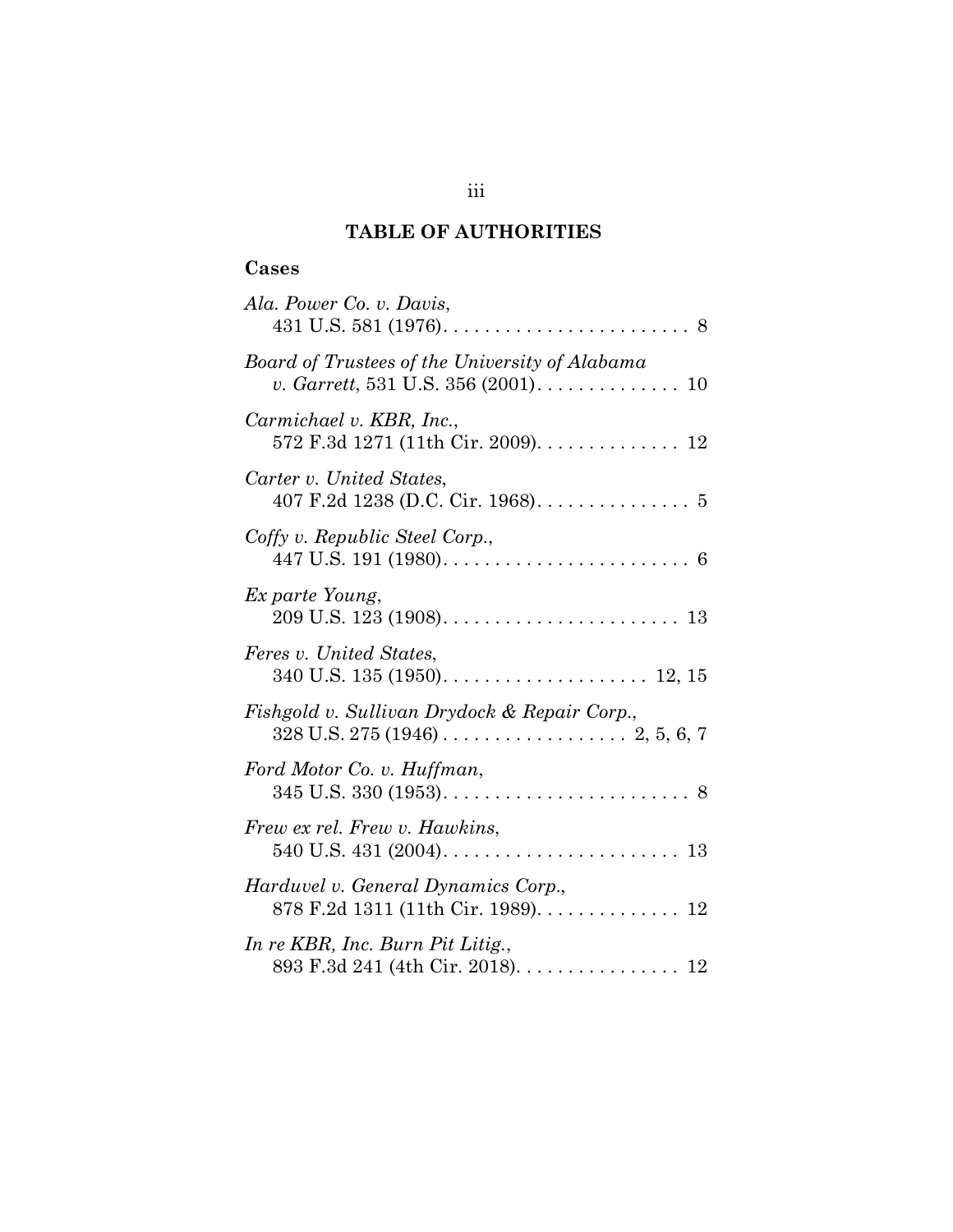| Janowski v. Div. of State Police,<br>981 A.2d 1166 (Del. 2009)  14                                                        |
|---------------------------------------------------------------------------------------------------------------------------|
| Kansas v. Marsh,                                                                                                          |
| United States v. Shearer,                                                                                                 |
| <b>Statutes</b>                                                                                                           |
|                                                                                                                           |
|                                                                                                                           |
| $38 \text{ U.S.C.} \S 1131 \ldots \ldots \ldots \ldots \ldots \ldots \ldots \ldots \ldots \ldots 11$                      |
|                                                                                                                           |
|                                                                                                                           |
|                                                                                                                           |
|                                                                                                                           |
| $38 \text{ U.S.C.} \S 4313(a)(1) \ldots \ldots \ldots \ldots \ldots \ldots \ldots \ldots \ldots \ldots$                   |
|                                                                                                                           |
|                                                                                                                           |
| $38 \text{ U.S.C.} \S 4313(a)(3)(A) \ldots \ldots \ldots \ldots \ldots \ldots \ldots \ldots \ldots \ldots \ldots \ldots$  |
| $38 \text{ U.S.C.} \S 4313(a)(3)(B) \ldots \ldots \ldots \ldots \ldots \ldots \ldots \ldots \ldots \ldots \ldots \ldots$  |
|                                                                                                                           |
| $38 \text{ U.S.C.} \S 4316(c) \ldots \ldots \ldots \ldots \ldots \ldots \ldots \ldots \ldots \ldots \ldots \ldots \ldots$ |
| $38 \text{ U.S.C.} \S 4323(a)(3) \ldots \ldots \ldots \ldots \ldots \ldots \ldots \ldots \ldots \ldots \ldots$            |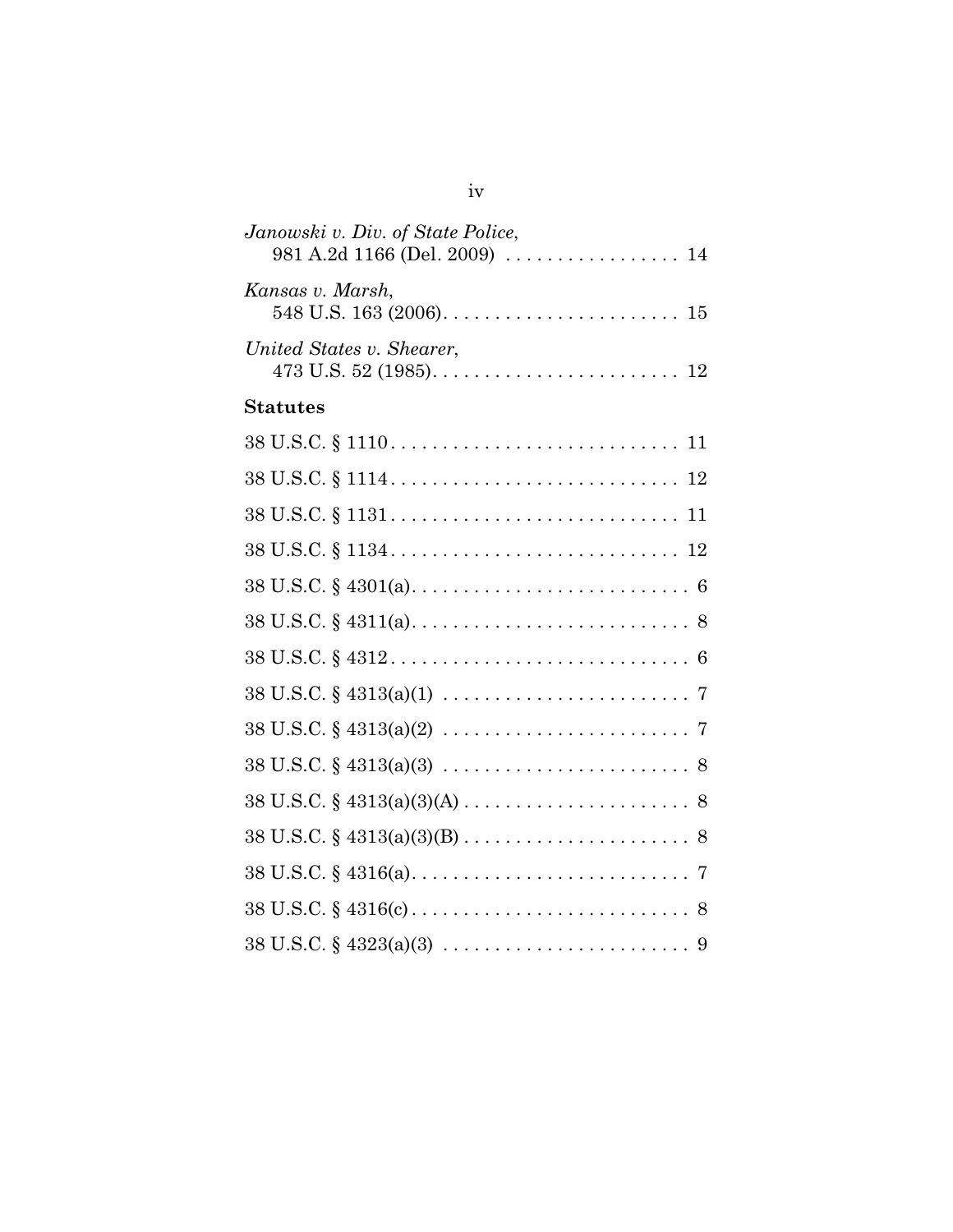| $38 \text{ U.S.C.} \S 4323(d)(1)(A) \ldots \ldots \ldots \ldots \ldots \ldots \ldots \ldots \ldots \ldots$ |
|------------------------------------------------------------------------------------------------------------|
| $38 \text{ U.S.C.} \S 4323(d)(1)(B) \ldots \ldots \ldots \ldots \ldots \ldots \ldots \ldots \ldots \ldots$ |
|                                                                                                            |
|                                                                                                            |
|                                                                                                            |
|                                                                                                            |
|                                                                                                            |
| 20 Delaware Code Annotated $\S 905$ 14                                                                     |
| 29 Delaware Code Annotated $\S 5105(a)$ 14                                                                 |
| ARIZ. REV. STAT. ANN. § 26-167 17                                                                          |
| ARIZ. REV. STAT. ANN. § 26-168 17                                                                          |
| ARIZ. REV. STAT. ANN. §38-610. 17                                                                          |
| ARIZ. REV. STAT. ANN. §38-610.01 17                                                                        |
|                                                                                                            |
|                                                                                                            |
|                                                                                                            |
|                                                                                                            |
|                                                                                                            |
|                                                                                                            |
|                                                                                                            |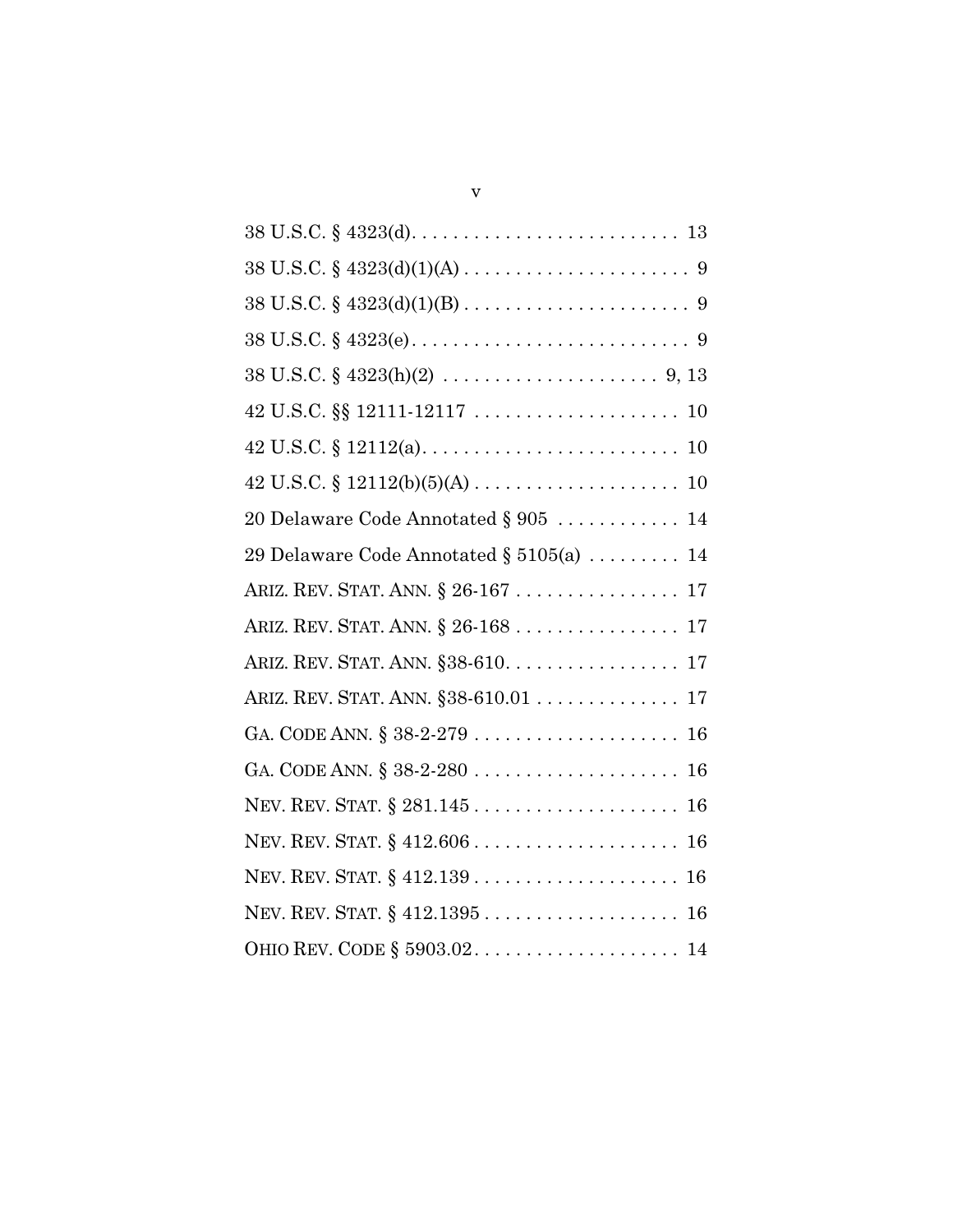# **Other Authorities**

| A Proclamation on National Employer Support of<br>the Guard and Reserve Week, 2021, available at |
|--------------------------------------------------------------------------------------------------|
| Congressional Research Service, American War and                                                 |
| Military Operations Casualties: Lists and                                                        |
| Statistics, July 29, 2020, available at                                                          |
| https://sgp.fas.org/crs/natsec/RL32492.pdf  4                                                    |
| EEOC, Veterans and the Americans with                                                            |
| Disabilities Act: A Guide for Employers,                                                         |
| Question No. 11, available at:                                                                   |
| https://www.eeoc.gov/laws/guidance/veterans-                                                     |
| and-americans-disabilities-act-guide-employers                                                   |
| . 11<br>.                                                                                        |
|                                                                                                  |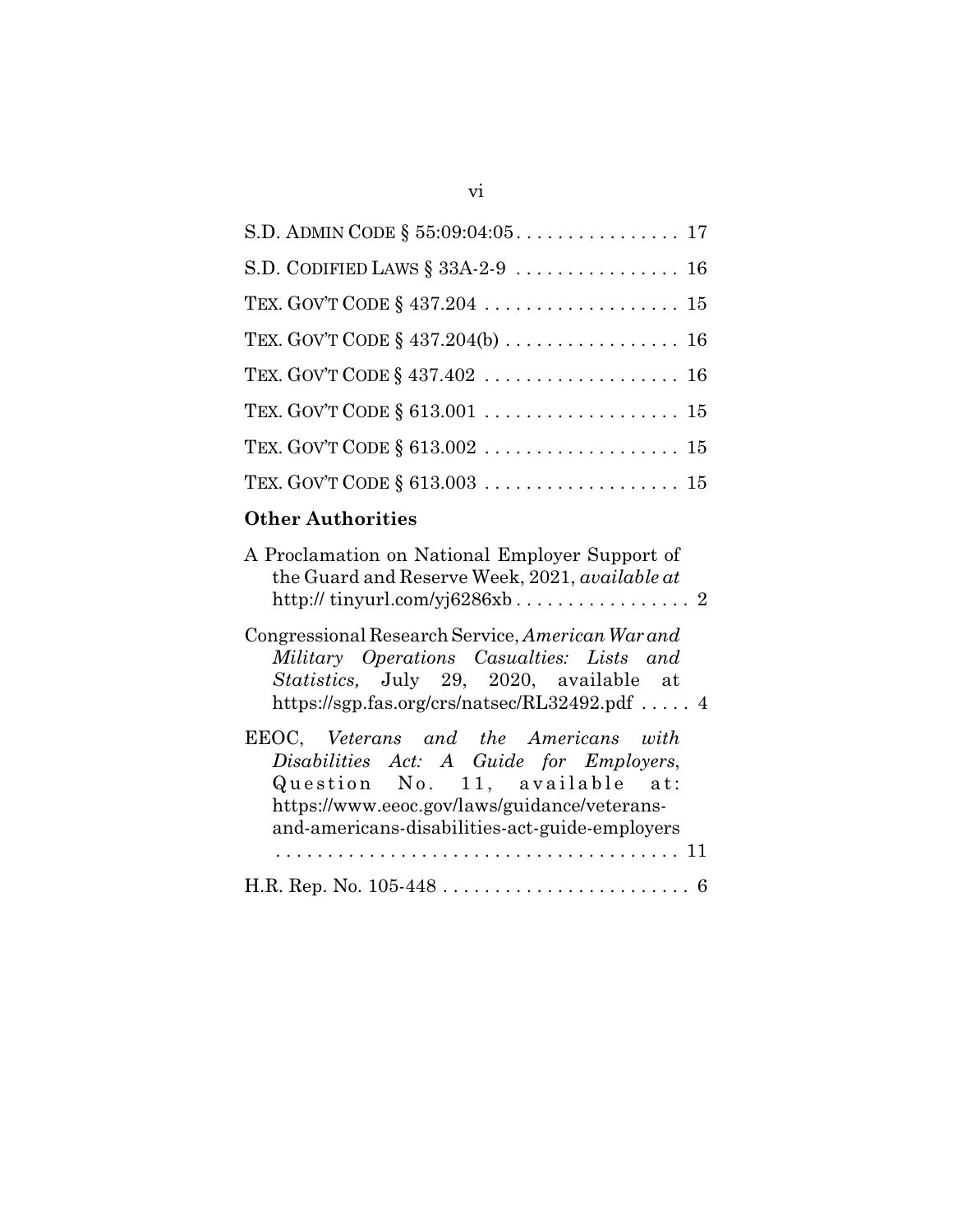| Texas Workforce Investment Council, Veterans in                                                                                                                                              |
|----------------------------------------------------------------------------------------------------------------------------------------------------------------------------------------------|
| Texas: A Demographic Study, available at                                                                                                                                                     |
| https://gov.texas.gov/uploads/files/organization                                                                                                                                             |
|                                                                                                                                                                                              |
| Unemployment rates for veterans and nonveterans<br>by period of service, 2009-19 annual averages,<br>available at https://www.bls.gov/spotlight/2020/<br>gulf-war-era-veterans-in-the-labor- |

# vii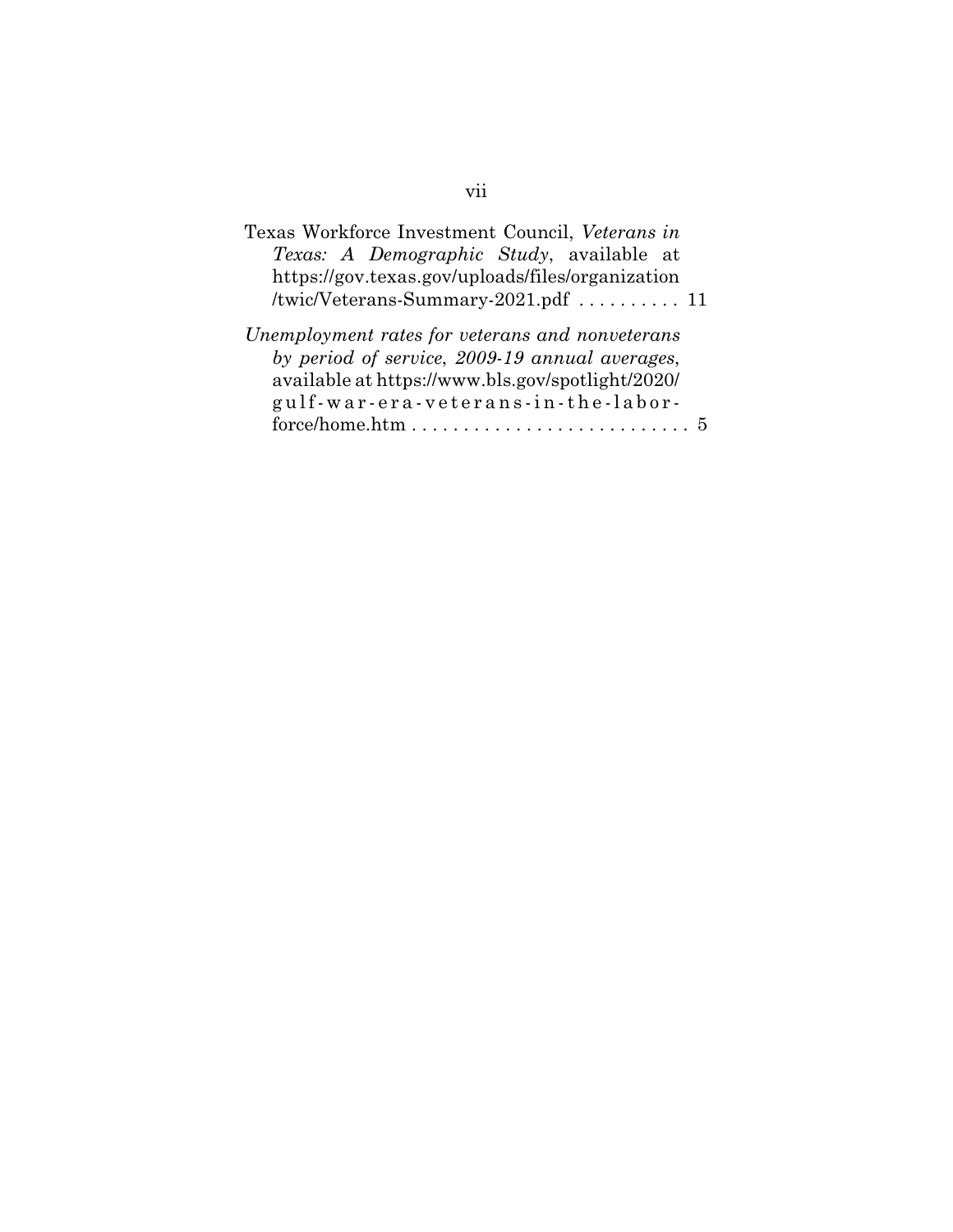#### **INTEREST OF** *AMICI CURIAE* **<sup>1</sup>**

*Amici curiae* are members of the U.S. House of Representatives, some of whom have served in the Armed Forces of the United States. They have a deep concern about the impact of the consequential and incorrect constitutional holding of the court below stripping veterans and servicemembers in their constituencies who are state employees from the protections of the Uniformed Services Employment and Reemployment Rights Act of 1994 ("USERRA"). Together, the House members comprising the *amici* come from states where millions of veterans make their homes.

More specifically, two *amici* are members of the Congressional Burn Pits Caucus. During the conflicts in Iraq and Afghanistan, burn pits were used as the primary method to dispose of waste and garbage generated on American military bases. Because items were indiscriminately burned, the pits released an array of pollutants, including particulate matter and known carcinogens. Within months or years after returning from deployment, soldiers exposed to the burn pits suffered from respiratory issues, cardiovascular conditions, insomnia, and cancer. Caucus members seek to address long-term, lifethreatening health effect of burn pits on veterans.

<sup>&</sup>lt;sup>1</sup> No counsel for any party has authored this brief in whole or in part, and no person other than the *amici* or their counsel have made any monetary contribution intended to fund the preparation or submission of this brief. All parties have filed blanket consents to the filing of amicus curiae briefs in these matters.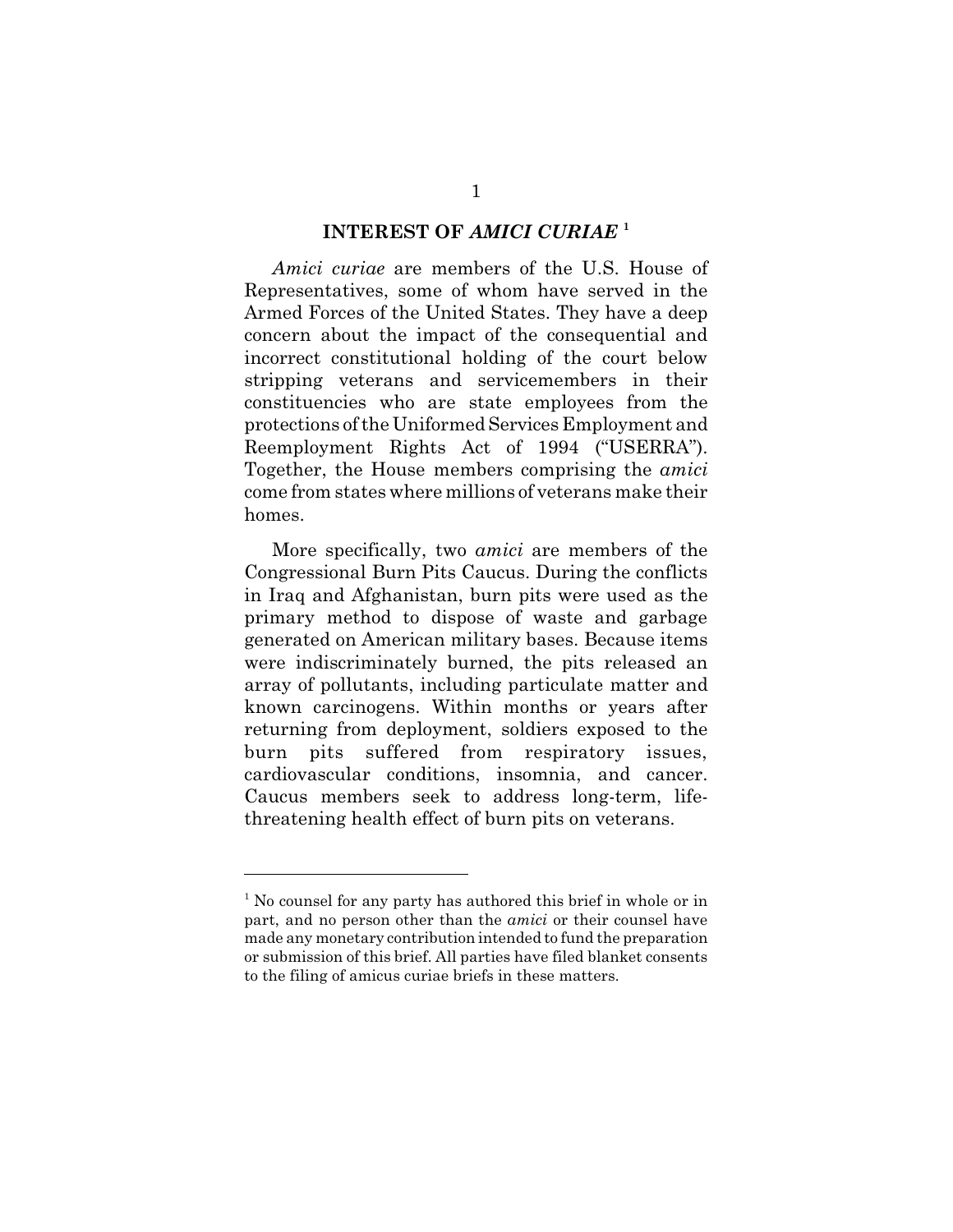*Amici* believe strongly in the goals of USERRA and in supporting American veterans and servicemembers. Not only do they keep this nation safe by sacrificing their lives and bodies overseas, they teach all of us the value of service, the gravity of war, and the price of freedom. They should not be abandoned by their states when they return from war.

#### **SUMMARY OF ARGUMENT**

Although career military members are central to our national defense, the success of the modern American military also depends on reservists and National Guard members. American Presidents have long paid tribute to their noble sacrifice. "From working on the frontlines of the COVID-19 pandemic, to responding to storm damage and raging wildfires, to deploying overseas … National Guard and Reserve members put their lives on hold—away from their families and civilian workplaces—to stand as a shield … whenever our country is in need." A Proclamation on National Employer Support of the Guard and Reserve Week, 2021, *available at* http://tinyurl.com/yj6286xb.

Making sure that these brave men and women can "return to their civilian careers" is directly in the national interest of the United States. *Id.* For that reason, Congress enacted USERRA and its predecessor statutes to protect the employment rights of American civilian-soldiers returning from war. As this Court has stated, "he who was called to the colors was not to be penalized on his return by reason of his absence from his civilian job." *Fishgold v. Sullivan Drydock & Repair Corp.*, 328 U.S. 275, 284 (1946). The decision below threatens that crucial right by taking away the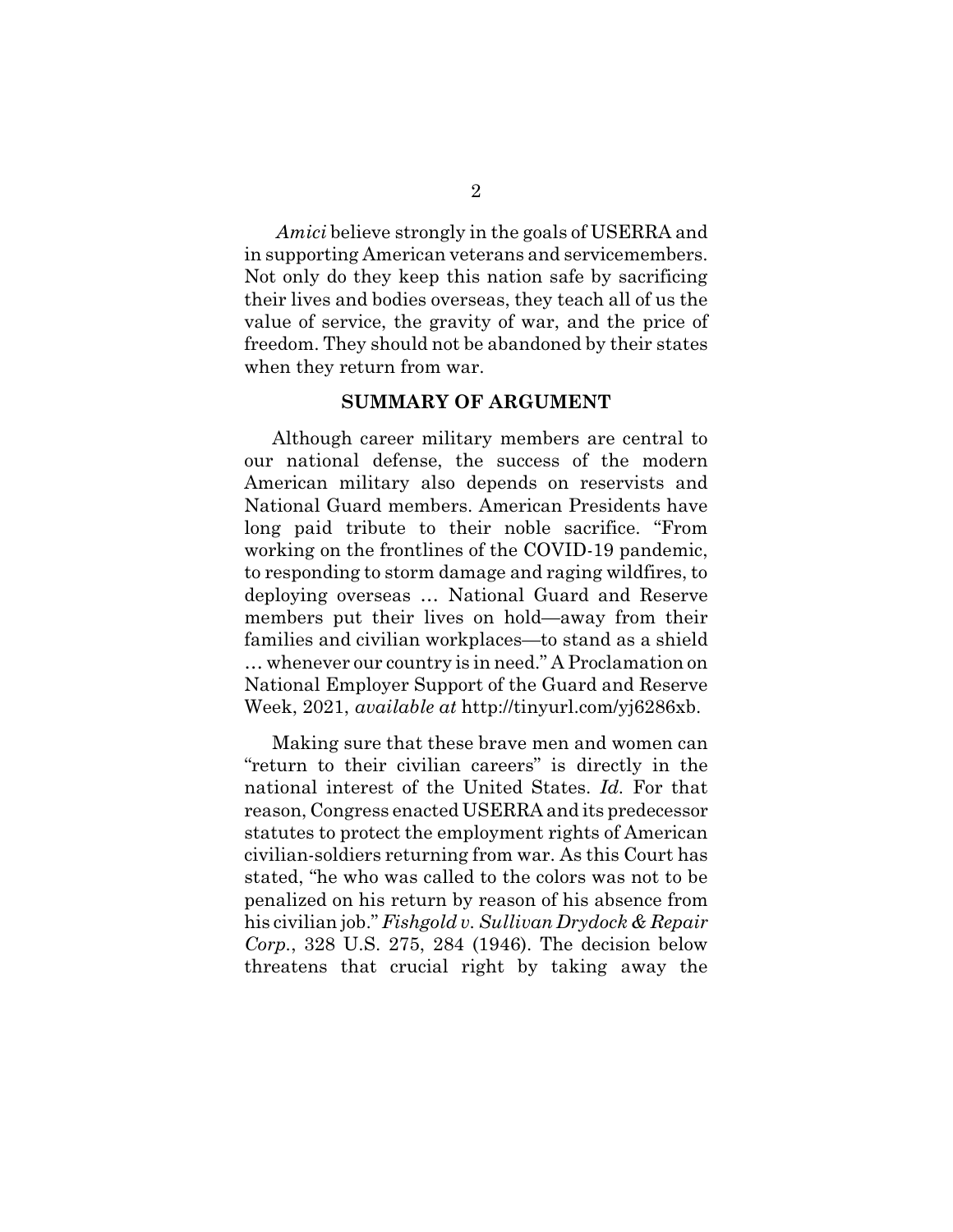protections that allow at least some National Guard and Reserve members to act as America's shield and support.

The parties here dispute whether USERRA really is important to American military readiness—whether, for example, National Guard and Reserve members might have other remedies available to them if they face employment discrimination when they return to work at state employers. In fact, they often do not. Many states do not offer returning veterans their jobs back; others do not have adequate protections for veterans with disabilities; and almost none offer USERRA's keystone protection—the escalator principle—that means returning members are reemployed in the job *they would have attained* had they not been absent for service.

Service members should not be left to this patchwork system of protections. Without USERRA, soldiers who served alongside each other overseas might find themselves with vastly different rights and remedies depending upon where they happen to call home in the United States. To effectively recruit and retain the soldiers necessary to the success of its military operations, the United States must be able to guarantee servicemembers a fair and uniform deal. The patchwork vagaries of state law simply do not accomplish that goal.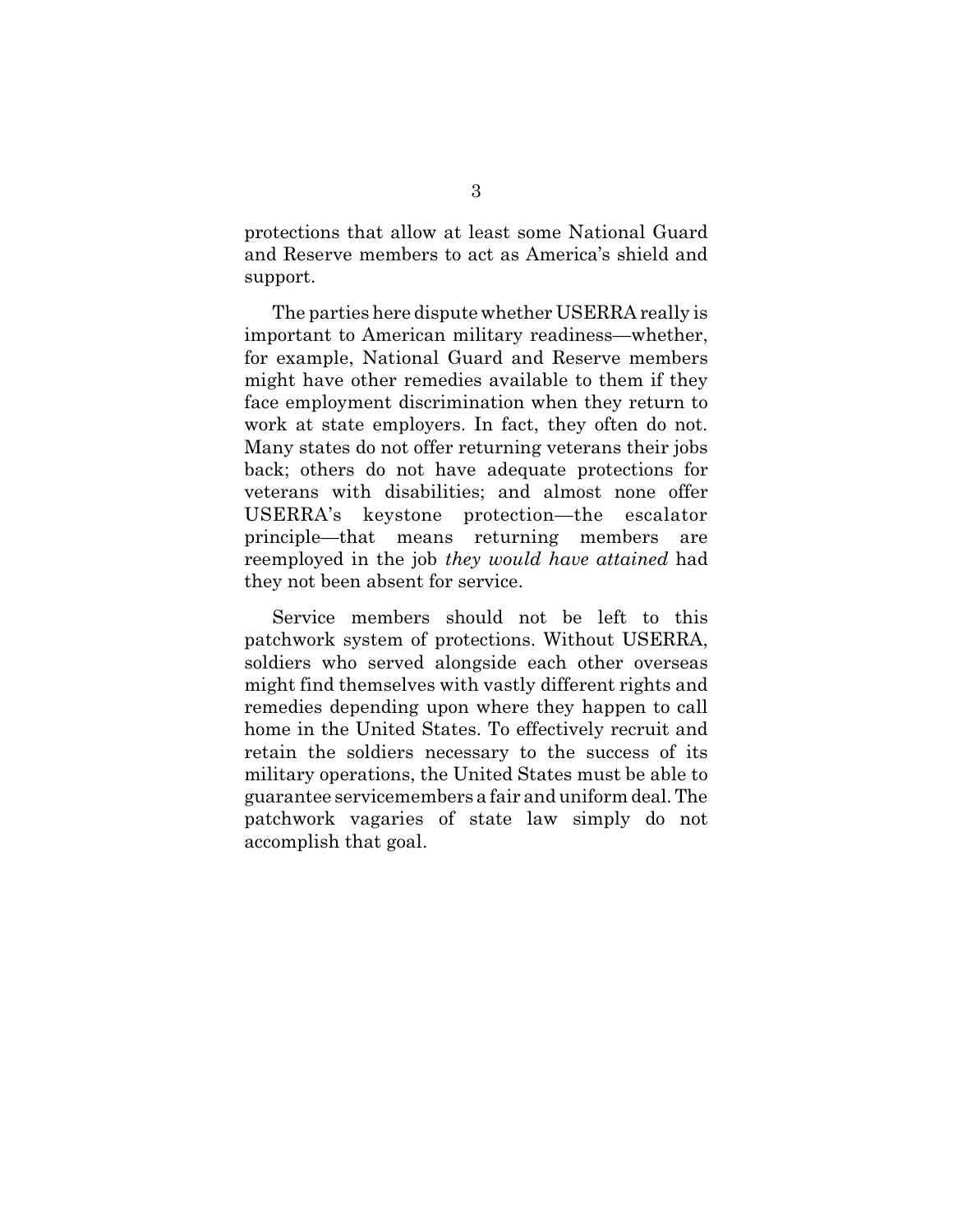#### **ARGUMENT**

- **I. USERRA's powerful remedies are critical to the Armed Forces' ability to recruit, retain, and boost morale among servicemembers.**
	- **A. Veterans returning from war deserve ensured reemployment and protection from discrimination.**

The American war efforts of the early 21st century have depended in significant part on the efforts of reservists and members of the National Guard. As the *amicus* brief of the Reserve Organization of America in support of certiorari explains at greater length, nearly half of the troops deployed to Iraq and Afghanistan over the past twenty years were from those organizations. And these citizen-soldier formations suffered significant casualties while serving their country. For example, more than 10% of the deaths in Operation Iraqi Freedom came from the National Guard and Reserve. *See* Congressional Research Service, *American War and Military Operations Casualties: Lists and Statistics,* at 15-16, July 29, 2020, available at https://sgp.fas.org/crs/natsec/RL32492.pdf (1/17/2022, 11:30 AM). The same was true of Operation Enduring Freedom. *Id* at 11-12. In a very real way, the success of American arms overseas depends on reservists and the National Guard.

These service members did not just make physical sacrifices. Members who left their civilian roles to take up arms at their country's call have suffered financial and professional consequences as well. Veterans have had to leave jobs for months and even years at a time;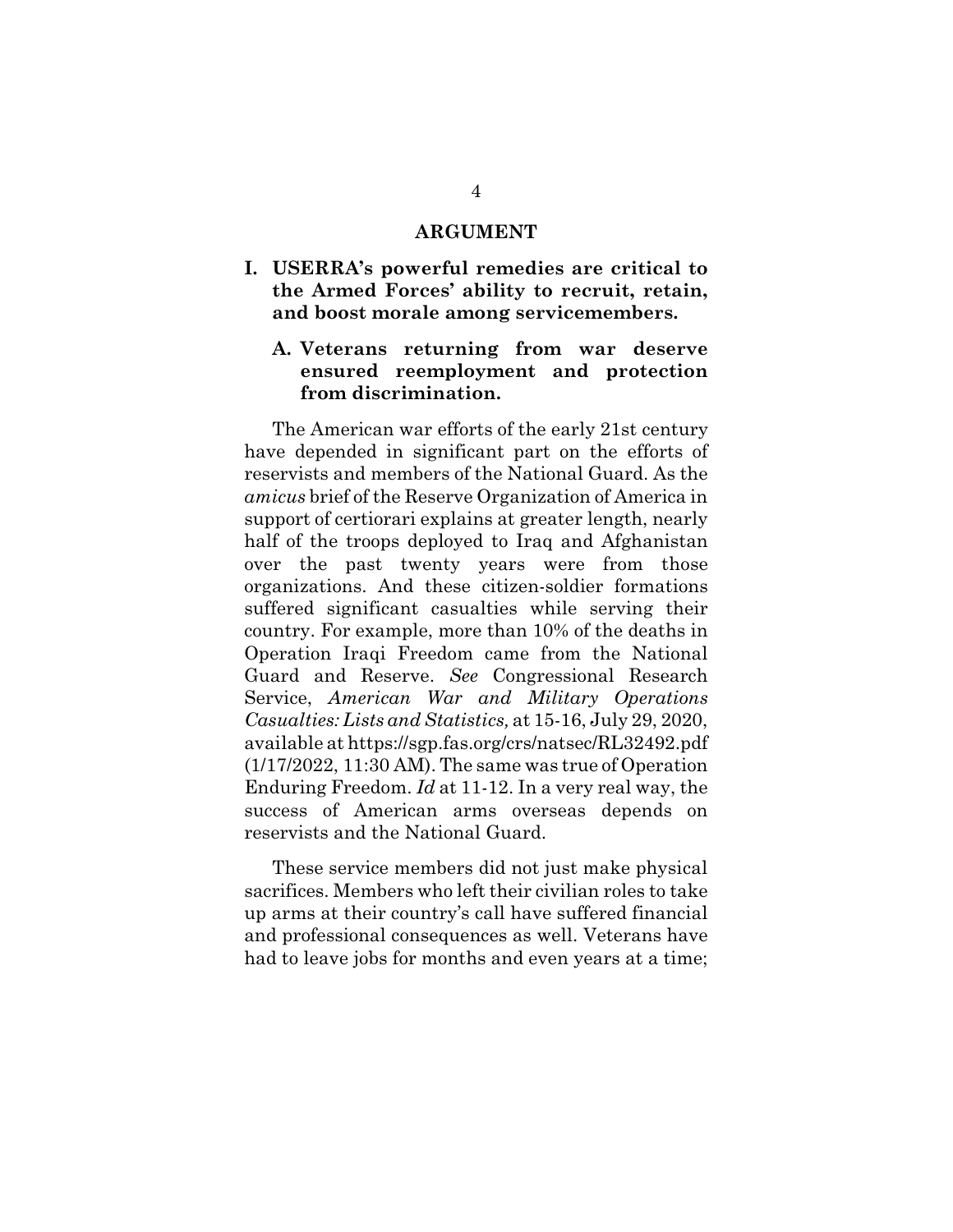sell their homes; move their families; and have their spouses pick up extraordinary burdens. They have also faced discrimination because of their service when they returned from war. In times of poor economic performance, veterans can suffer *greater* rates of unemployment compared with nonveterans. *See, e.g.,* U.S. Bureau of Labor Statistics, *Unemployment rates for veterans and nonveterans by period of service*, *2009- 19 annual averages*, available at https://www.bls.gov/spotlight/2020/gulf-war-eraveterans-in-the-labor-force/home.htm.

These sacrifices are why Congress has repeatedly acted to protect American soldiers returning from war, regardless of whether they previously worked for a state government or a private entity. As this Court observed in construing USERRA's predecessor, the Selective Training and Service Act of 1940, "he who was called to the colors was not to be penalized on his return by reason of his absence from his civilian job." *Fishgold*, 328 U.S. at 284. Indeed, far from being penalized, a veteran was to "gain by his service for his country an *advantage* which the law withheld from those who stayed behind." *Id.* (emphasis added).

By the same token, USERRA is critical to the United States' warfighting capabilities. USERRA's reemployment provisions and antidiscrimination protections are necessary to ensure that the Armed Forces can effectively recruit soldiers, retain them, and maintain morale among them. *See Carter v. United States*, 407 F.2d 1238, 1243 (D.C. Cir. 1968) ("That worry over losing a job might have substantial adverse impact on the morale of the armed services is plain.");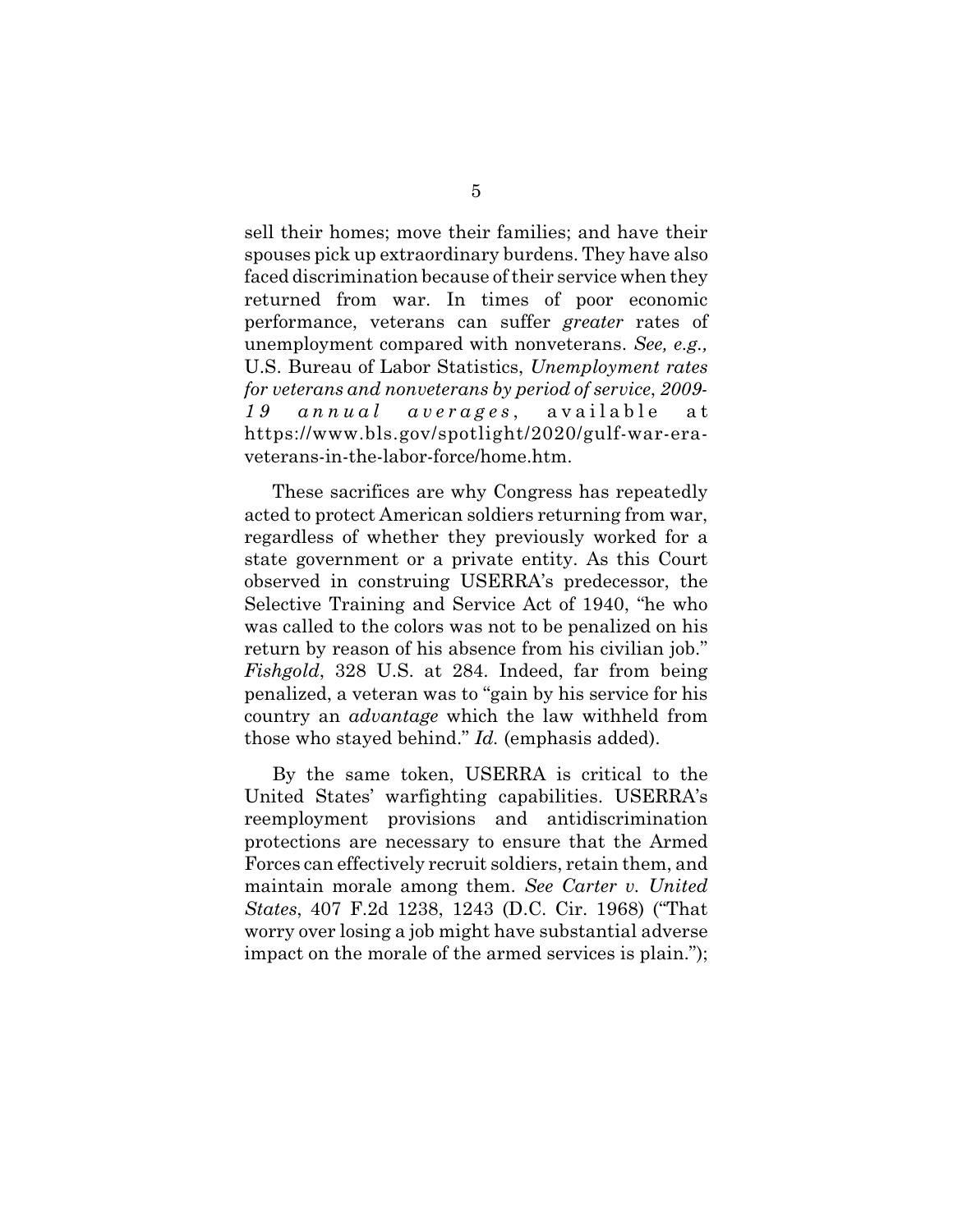H.R. Rep. No. 105-448, at 5 (1998) (stating that states' immunity from USERRA "raise[s] serious questions about the United States['] ability to provide for a strong national defense"); Reservists' Amicus Br. at 3-4, 17-18.

Recognizing the importance of these principles, Congress set expressly forth USERRA's purposes: to encourage noncareer service in the uniformed services by eliminating or minimizing the disadvantages to civilian careers and employment which can result from such service"; "to minimize disruption to the lives of persons performing service . . . as well as to their employers . . . by providing for [] prompt reemployment" upon completion of service; and to prohibit discrimination against servicemembers because of their service. 38 U.S.C. § 4301(a).

# **B. USERRA** provides important **reemployment rights and protections from discrimination.**

USERRA achieves its purposes by providing servicemembers reemployment rights upon their return from service and by protecting them against discrimination based on their service. Its provisions are "to be liberally construed for the benefit of those who left private life to serve their country in its hour of great need." *Fishgold*, 328 U.S. at 285 (construing USERRA's predecessor statute); *Coffy v. Republic Steel Corp.*, 447 U.S. 191, 195 (1980) (same)

## **1. USERRA's reemployment rights.**

Title 38 U.S.C. § 4312 provides that a servicemember returning from duty is entitled to reemployment rights and benefits if the servicemember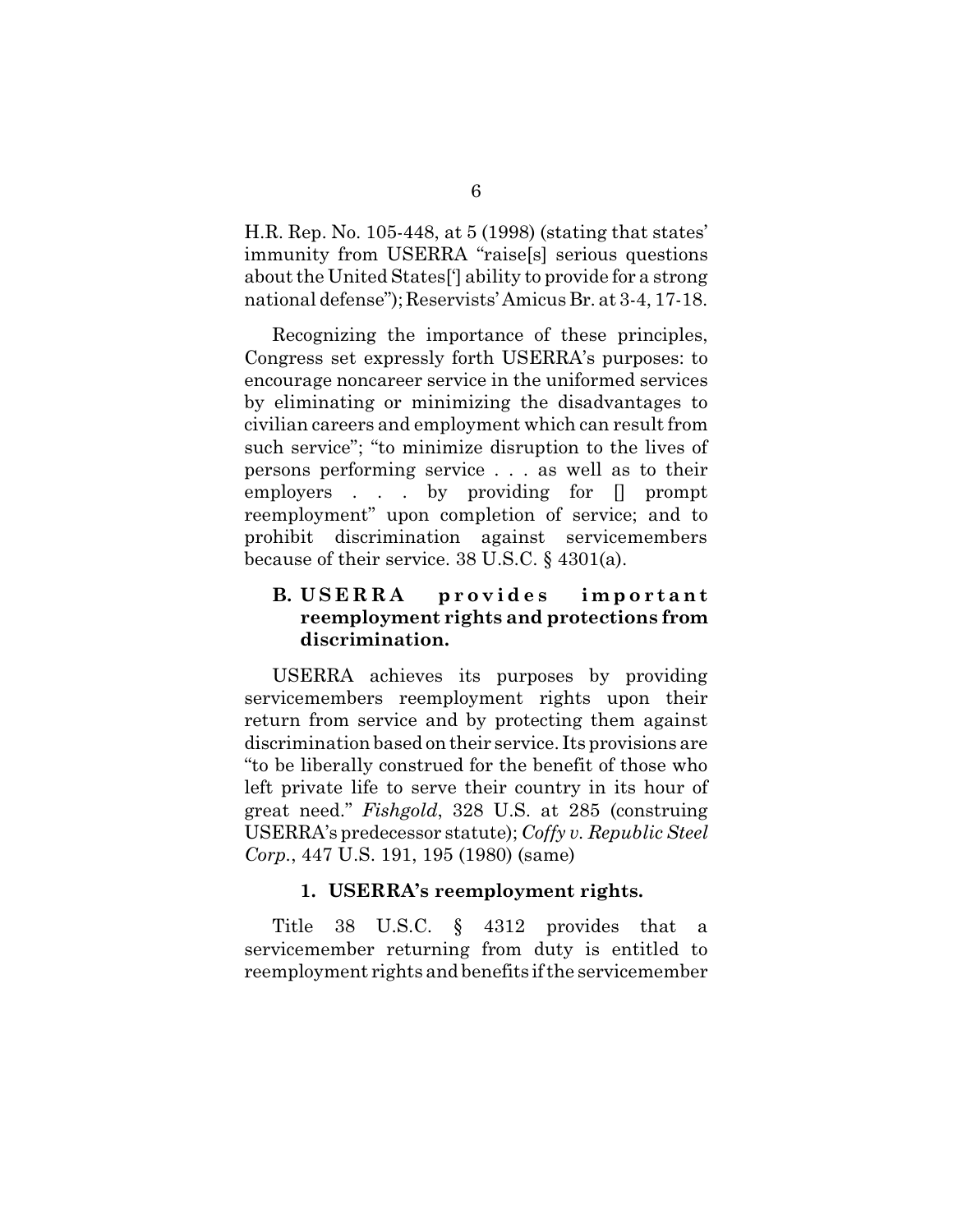gave his or her employer advance notice of the service, the cumulative length of the servicemember's absence is not longer than five years, and the servicemember timely applies for reemployment with the employer.

Title 38 U.S.C. § 4313, in turn, provides the details of the returning servicemember's reemployment rights and benefits. Subsections 4313(a)(1) and (2) provide that the returning servicemember "shall be promptly reemployed" in "the position of employment in which the person would have been employed if the continuous employment of such person with the employer had not been interrupted by such service." This is referred to as the "escalator principle," established by this Court in interpreting USERRA's predecessor statute *Fishgold*:

[A veteran] shall be restored without loss of seniority and be considered as having been on furlough or leave of absence during the period of his service for his country, with all of the insurance and other benefits accruing to employees on furlough or leave of absence. Thus he does not step back on the seniority escalator at the point he stepped off. He steps back on at the precise point he would have occupied had he kept his position continuously during the war.

#### 328 U.S. at 284-85 (citations and quotations omitted).

Likewise, 38 U.S.C. § 4316(a) provides that a returning servicemember's seniority and rights and benefits are "determined by seniority that the person had on the date of the commencement of service in the uniformed services plus the additional seniority and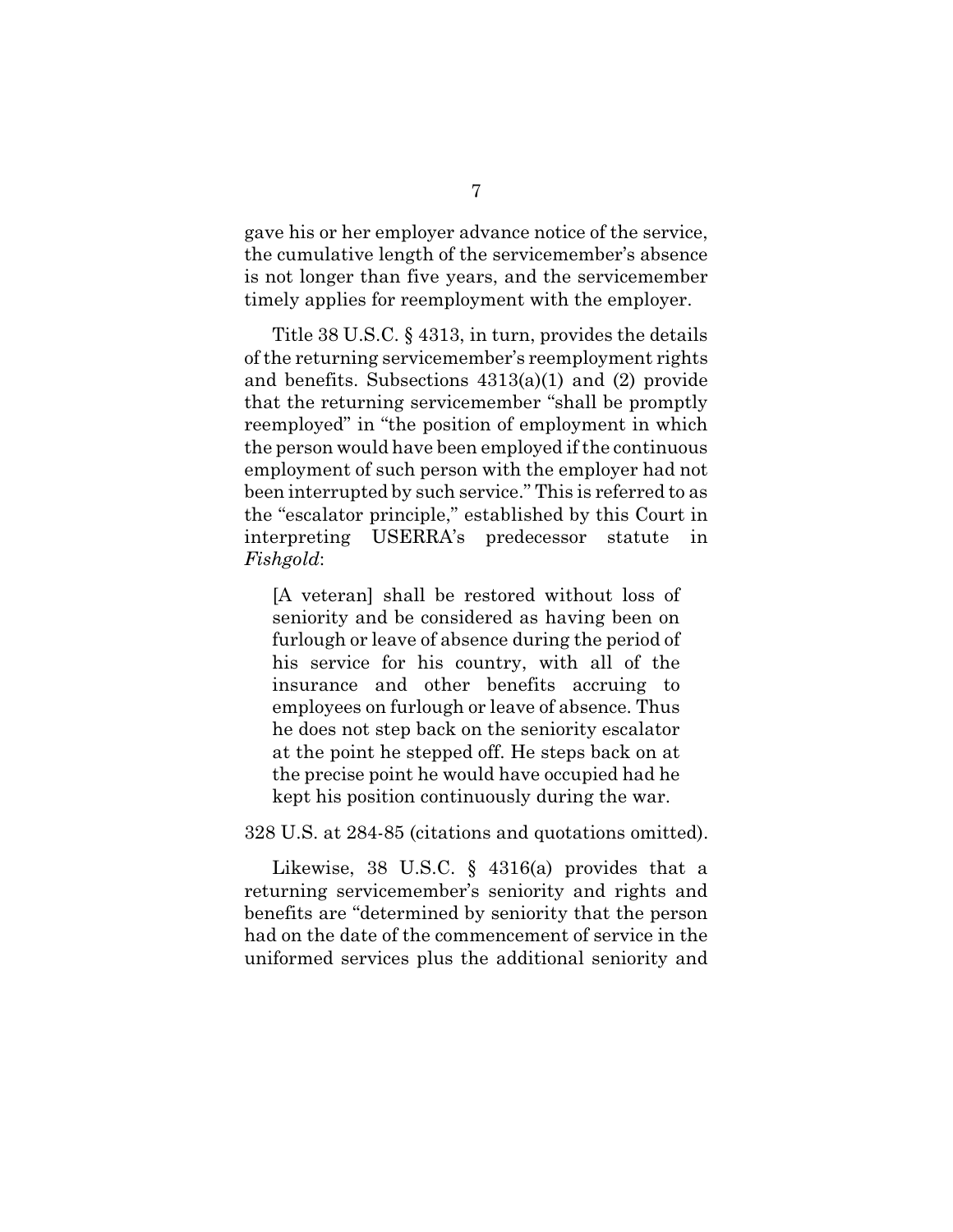rights and benefits that such person would have attained if the person had remained continuously employed." *See also Ford Motor Co. v. Huffman*, 345 U.S. 330, 339 (1953) (observing that the beneficial "public policy and fairness inherent in" requiring employers to give servicemember employees seniority credit for time spent in military service). Thus, the returning servicemember's seniority credit extends to the accrual of pension benefits and similar perquisites. *See Ala. Power Co. v. Davis*, 431 U.S. 581, 594 (1976).

Section 4313(a)(3) extends protections to returning servicemembers who incurred or aggravated a disability during their service. If the disabled servicemember is unable to perform the position which he or she would have held had employment not been interrupted by service, the servicemember is entitled to "any other position which is equivalent in seniority, status, and pay, the duties of which the person is qualified to perform or would become qualified to perform with reasonable efforts by the employer," or the "nearest approximation" to such a position. 38 U.S.C. §§ 4313(a)(3)(A), (B).

Finally, § 4316(c) prohibits employers from terminating any returning servicemember without cause within one year of his or her reemployment.

#### **2. USERRA's antidiscrimination protection.**

Title 38 U.S.C. § 4311(a) contains USERRA's broad antidiscrimination provision. It provides:

A person who is a member of, applies to be a member of, performs, has performed, applies to perform, or has an obligation to perform service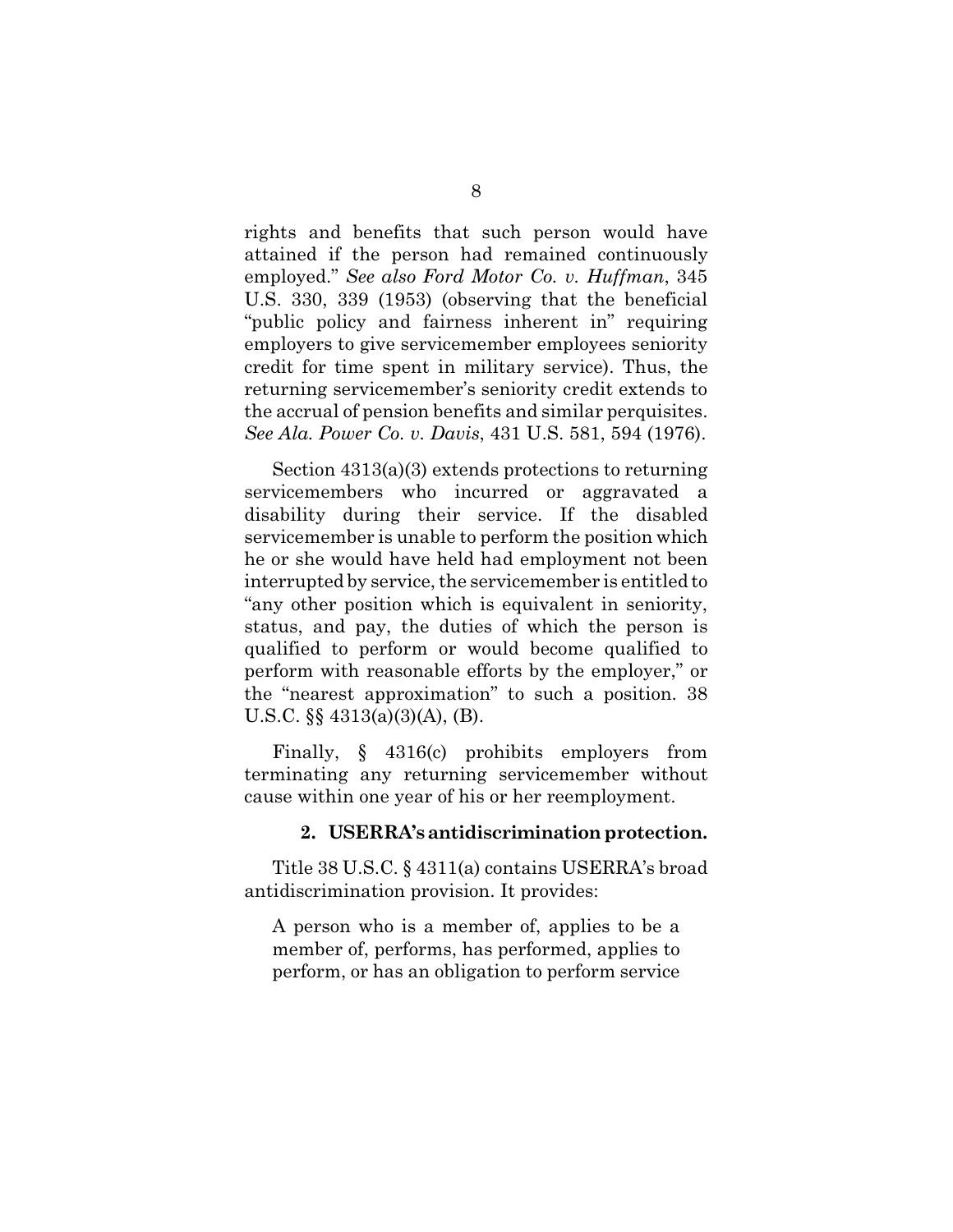in a uniformed service shall not be denied initial employment, reemployment, retention in employment, promotion, or any benefit of employment by an employer on the basis of that membership, application for membership, performance of service, application for service, or obligation.

*Id*.

#### **3. USERRA's right of action and remedies.**

Title 38 U.S.C.  $\S$  4323(a)(3) provides that "[a] person seeking to enforce his or her rights under USERRA may commence an action for relief with respect to a complaint against a State (as an employer) or a private employer." The servicemember may obtain injunctive relief,  $\S$   $4323(d)(1)(A)$ , (e), and money damages, including backpay, § 4323(d)(1)(B). The servicemember may also obtain attorney's fees, expert witness fees, and other litigation expenses. § 4323(h)(2).

#### **II. USERRA provides servicemembers remedies where other sources of law do not.**

In its opposition to certiorari, the State of Texas asserted that non-career service members returning from war to work for state employers do not need special protections from discrimination because there are other remedies available to them, whether under State law or other administrative procedure. BIO at 4- 6. This superficially attractive argument is wrong. A service member wounded overseas and then discriminated against because of their injuries has few options for redress other than USERRA. The most obvious alternative candidate—the Americans with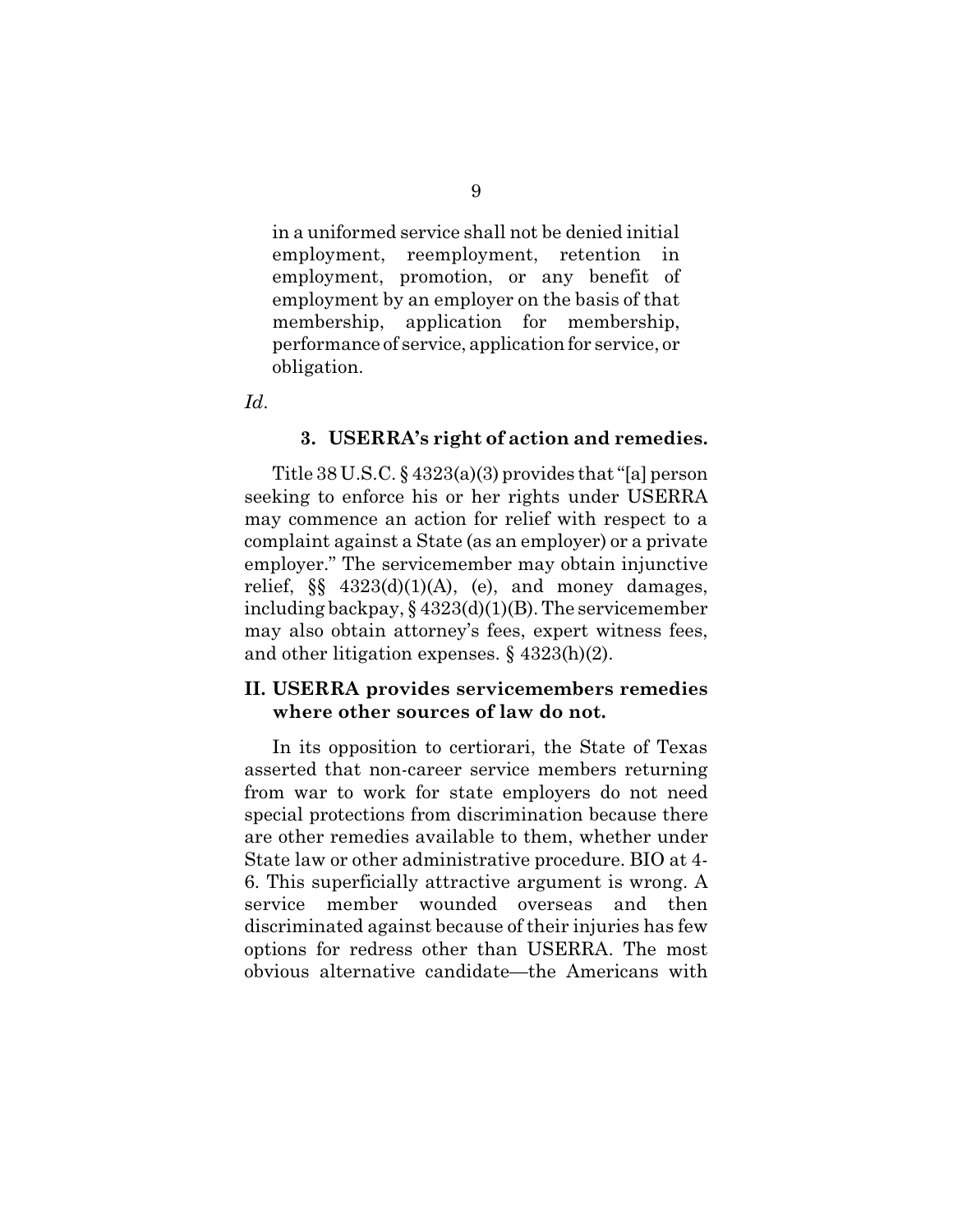Disabilities Act of 1990 ("ADA")—is unavailable against state employers. Tort suits will almost certainly fail. Indeed, service members injured by burn pits, like Mr. Torres here, have already tried and failed to get redress in court through other alternatives. As for the state law remedies Texas touts, the evidence shows that state law remedies vary unacceptably across states. Congress enacted USERRA to provide a uniform remedy facing employment difficulties for *all* returning veterans, not those that happen to live in states that have domesticated USERRA's protections.

#### **A. The ADA does not protect state employees against disability discrimination.**

Title I of the ADA is perhaps the most obvious alternative option for a person in Mr. Torres's situation. *See* 42 U.S.C. §§ 12111-12117. Title I prohibits certain employers from discriminating against a person because of the person's disability and requires employers to make reasonable accommodations to an employee's disability.  $\S$ [§ 12112(a), 12112(b)(5)(A). But there is no question that these protections are not available here—this Court held in *Board of Trustees of the University of Alabama v. Garrett*, 531 U.S. 356 (2001), that a state's sovereign immunity bars state employees from suing a state for employment discrimination under Title I of the ADA because § 5 of the Fourteenth Amendment does not grant Congress the power to subject states to such suits. *Id.* at 374.

Nor is it any answer to say that the ADA *does* provide remedies for employees of local public employees, such as employees of municipalities. A large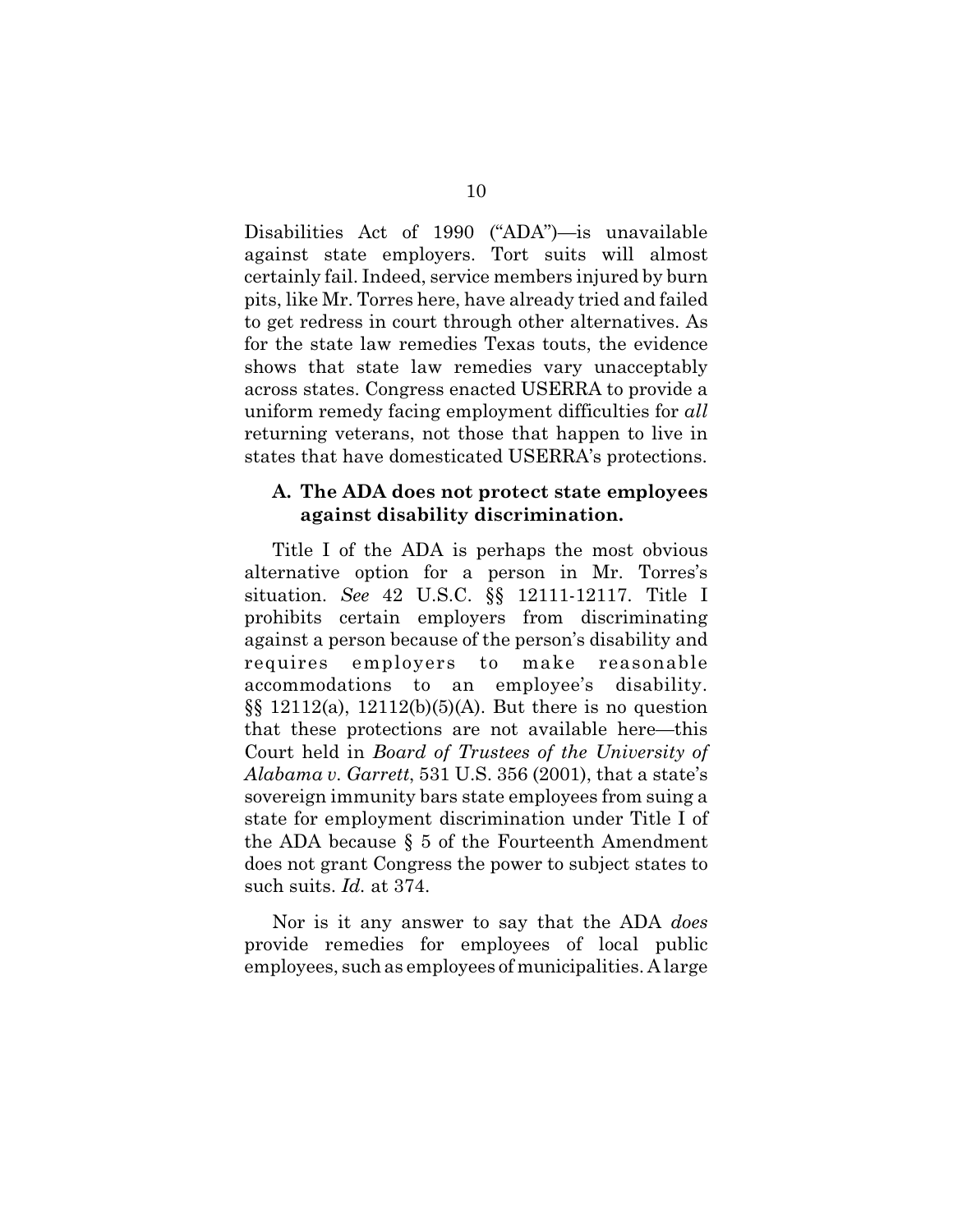number of returning veterans, like Mr. Torres, work for state governments and do not have access to the ADA's employment protections. Texas provides a dramatic example. As of 2019, Texas was home to about 1,500,000 veterans, of whom 22% worked for state, local, and federal governments. *See, e.g.,* Texas Workforce Investment Council, *Veterans in Texas: A Demographic Study*, available at https://gov.texas.gov/uploads/files/organization/twic/V eterans-Summary-2021.pdf. And even where the ADA applies, USERRA is more generous. USERRA does not just require an employer to provide a reasonable accommodation for a disability (ADA's standard), it requires employers to "go further than the ADA by making *reasonable efforts* to assist a veteran who is returning to employment." *See, e.g.,* EEOC, *Veterans and the Americans with Disabilities Act: A Guide for Employers*, Question No. 11, available at: https://www.eeoc.gov/laws/guidance/veterans-andamericans-disabilities-act-guide-employers (emphasis added).

## **B. Tort law does not provide remedies for injured servicemembers**.

Servicemembers like Mr. Torres cannot turn to tort law any more than they can turn to the ADA. Experience has shown that tort cases for battlefield or service-related injuries fail.<sup>2</sup> Under the *Feres* doctrine,

<sup>&</sup>lt;sup>2</sup> Servicemembers who are injured during their service may be entitled to disability compensation. *See* 38 U.S.C. §§ 1110, 1131. However, the amounts disabled servicemembers receive as disability compensation are generally substantially less than the servicemembers would receive in successfully prosecuting tort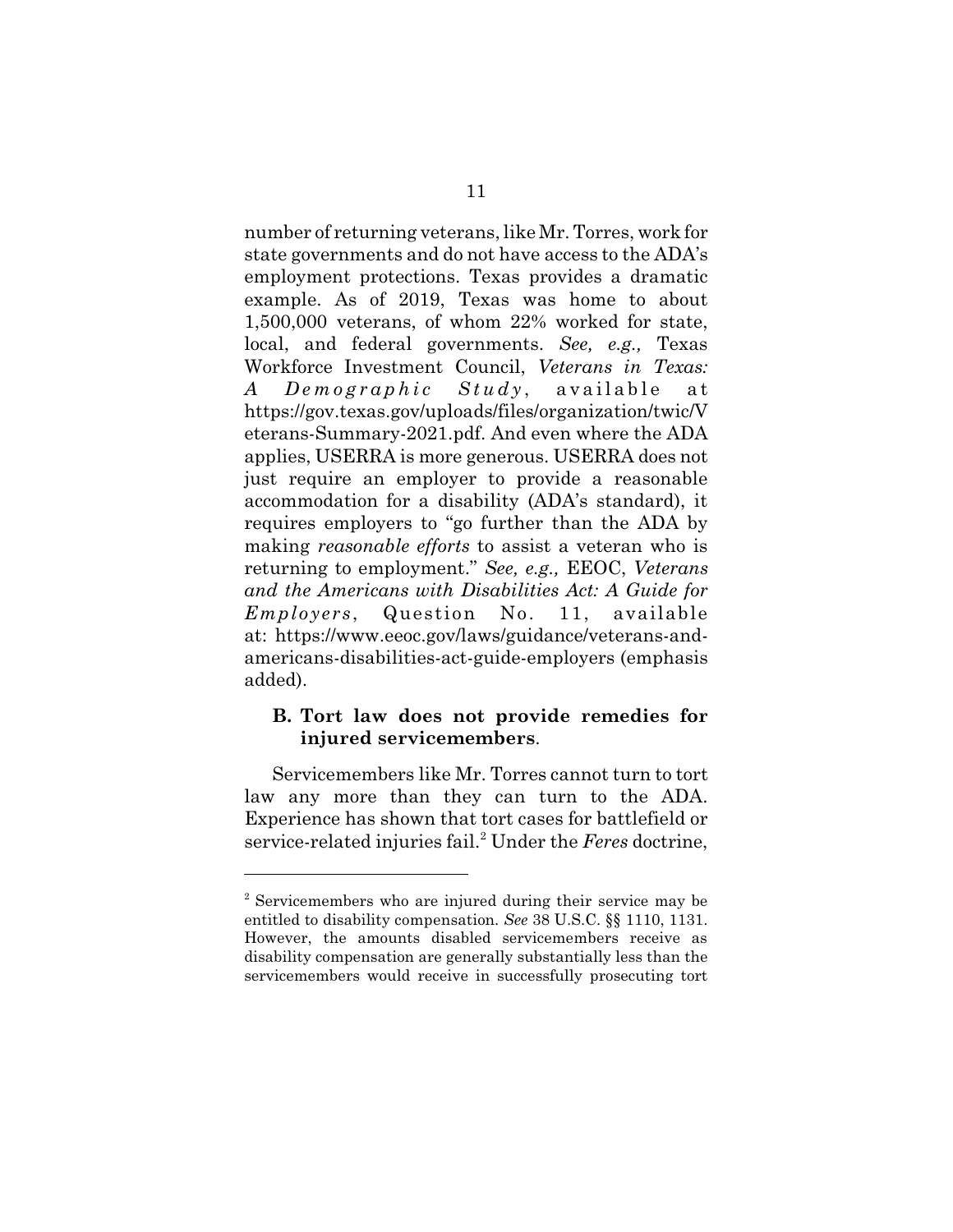the federal government is not liable under the Federal Tort Claims Act for injuries to servicemen that arise out of or are in the course of activity incident to service. *Feres v. United States*, 340 U.S. 135, 146 (1950). As this Court has explained, these claims are barred because "they [are] the type of claims if generally permitted, would involve the judiciary in sensitive military affairs at the expense of military discipline and effectiveness." *United States v. Shearer*, 473 U.S. 52, 59 (1985) (emphasis omitted).

Nor are there viable claims against other parties who might be responsible for servicemembers' injuries. Take burn pits as an example. Although veterans tried to find a path to compensation for these injuries through tort suits, they failed. Courts uniformly rejected those suits, holding that the soldiers' claims were nonjusticiable political questions. *See In re KBR, Inc. Burn Pit Litig.*, 893 F.3d 241, 252 (4th Cir. 2018). Most other suits brought by veterans for compensation have also failed under the political question doctrine or under related doctrines. *See, e.g., Harduvel v. Gen. Dynamics Corp.*, 878 F.2d 1311, 1322 (11th Cir. 1989) (claims against aircraft manufacturer arising from death of Air Force Captain were barred by the government contractor defense); *Carmichael v. KBR, Inc.*, 572 F.3d 1271, 1275 (11th Cir. 2009) (claims against contractor arising out of tragic fuel truck accident in Iraq were barred by political question doctrine).

claims. *See* 38 U.S.C. §§ 1114, 1134.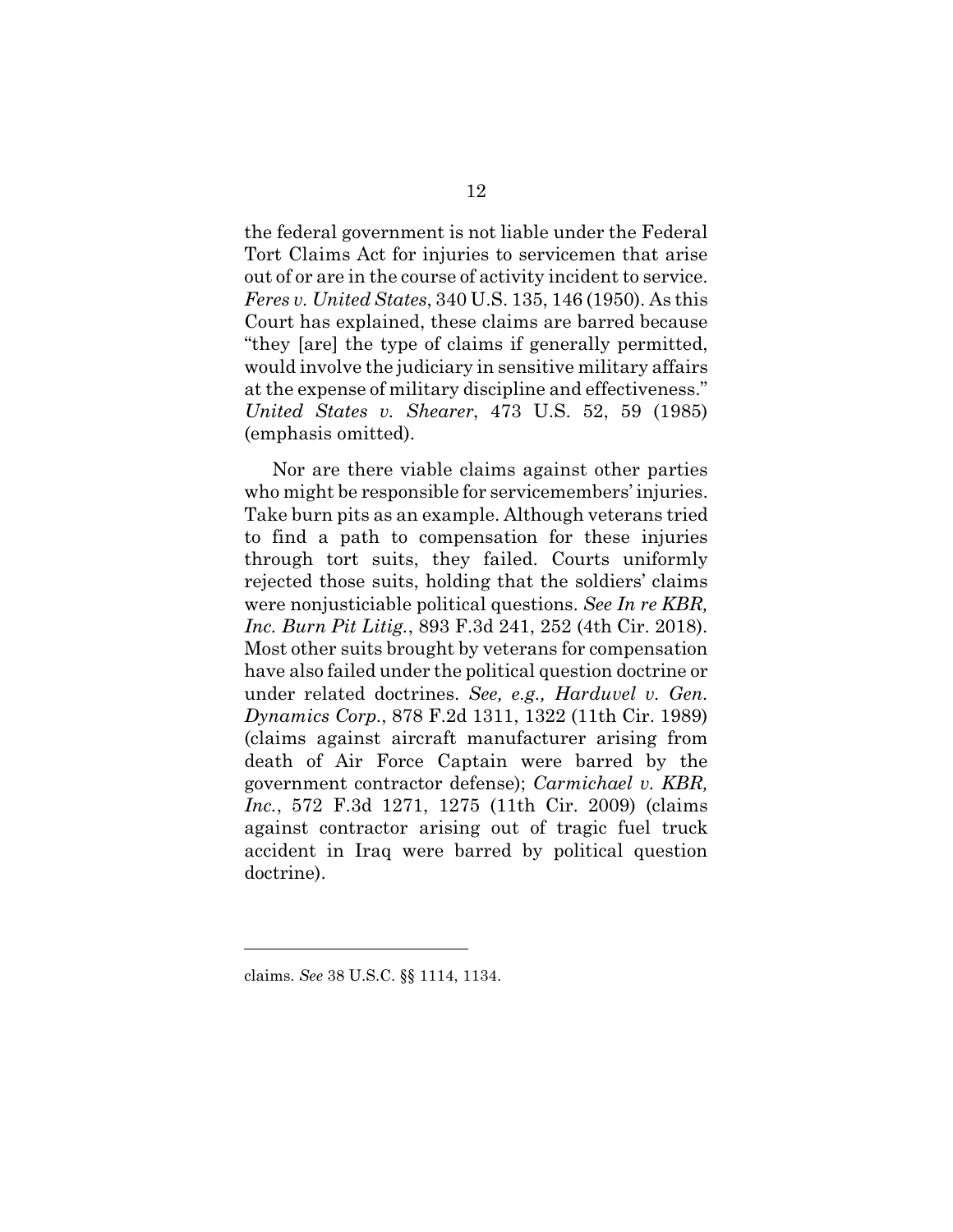There are thus substantial—and in most cases, insurmountable—barriers to servicemembers obtaining a remedy under tort law for injuries sustained during service.

## **C. The** *Ex parte Young* **doctrine does not provide servicemembers with an adequate alternative to an USERRA cause of action.**

A servicemember whose rights under USERRA are violated by a state employer could perhaps obtain prospective injunctive relief under *Ex parte Young*, 209 U.S. 123 (1908). As set forth by the *Ex parte Young* doctrine, a person may bring a suit "for prospective injunctive relief against state officials acting in violation of federal law." *Frew ex rel. Frew v. Hawkins*, 540 U.S. 431, 437 (2004) (summarizing doctrine). While a servicemember could potentially sue a state official for violations of USERRA and thereby seek to enjoin a state employer from discrimination or to obtain reinstatement with a state employer, the servicemember would not be able to seek money damages from the state. *Id.*

A critical feature of USERRA, in contrast, is that it allows a servicemember to obtain money damages against a state, as well as attorney's fees. 38 U.S.C.  $\S\S 4323(d), (h)(2).$  The monetary amounts servicemembers can receive for state employers' violation of their USERRA rights are far from trivial. For example, in this case, Mr. Torres is seeking at least \$700,892.88 in future lost wages and \$4,566,240 in future lost retirement benefits. App.78a. Because an *Ex parte Young* suit does not offer money damages or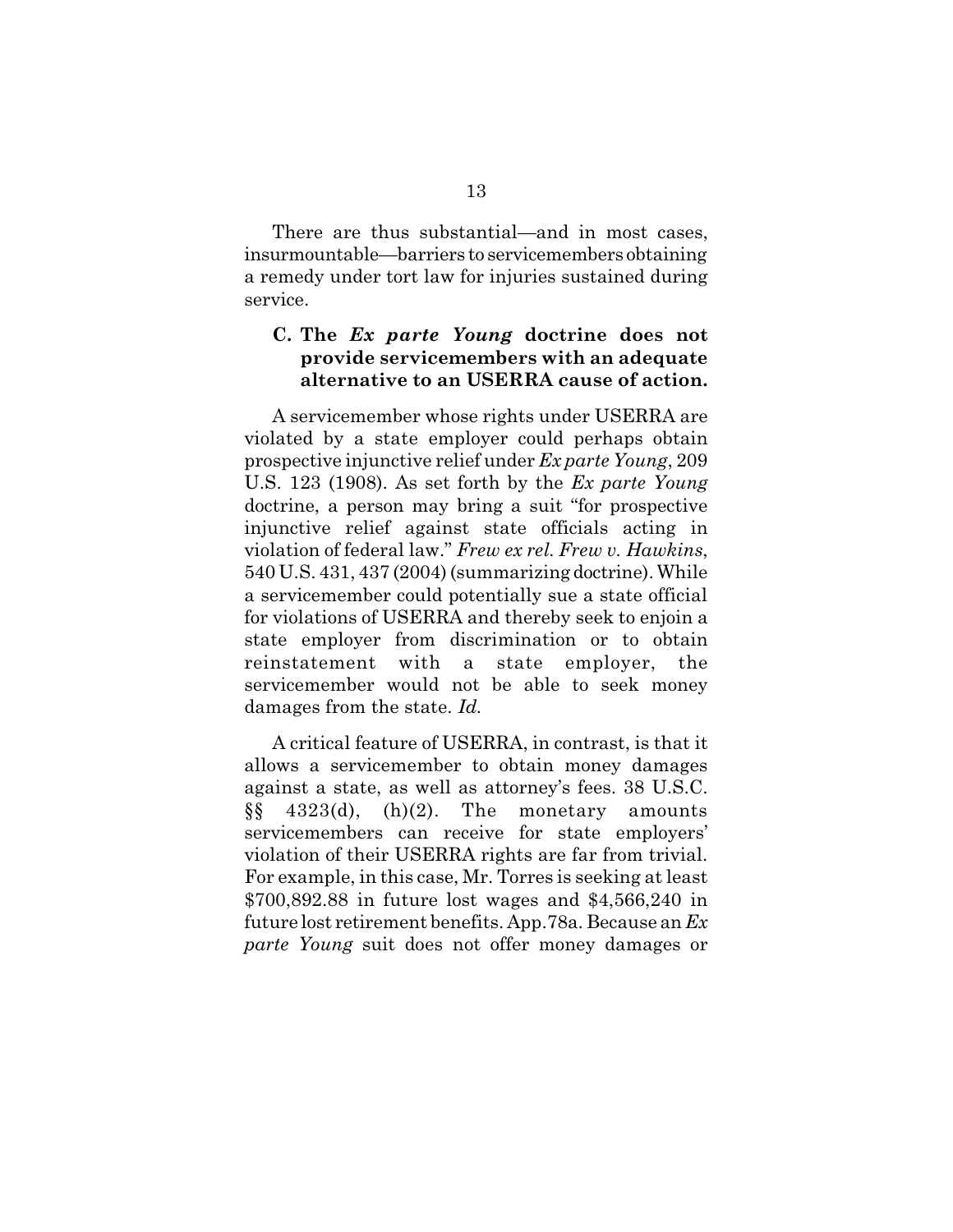attorney's fees, it is not a suitable alternative to a servicemember's cause of action under USERRA.

## **D. State laws both diverge widely and often provide little relief.**

In resisting certiorari, Texas insisted that "Texas law also provides servicemembers who are subject to discrimination options for relief." BIO at 5. But Texas's argument actually cuts against it, for at least two reasons.

States provide widely varying protections for servicemembers returning to the workforce. Some states, like Ohio, import USERRA's standards as their own state-law statutory protections. *See* OHIO REV. CODE § 5903.02. Most states, however, provide less—and in many cases, far less—protection for servicemembers than USERRA. For example, in Delaware, 29 Delaware Code Annotated § 5105(a) purports to give state employees reemployment rights upon return from military service, and 20 Delaware Code Annotated § 905 might appear to grant these employees a legal action to enforce these rights against the state, but the Delaware Supreme Court ruled that such actions are still barred by sovereign immunity. *Janowski v. Div. of State Police*, 981 A.2d 1166, 1170- 71 (Del. 2009).

The upshot is that soldiers who served alongside each other overseas might find themselves with vastly different rights and remedies depending upon where they happen to call home in the United States. A key function of USERRA is provide a uniform floor of rights and remedies for servicemembers nationwide so that no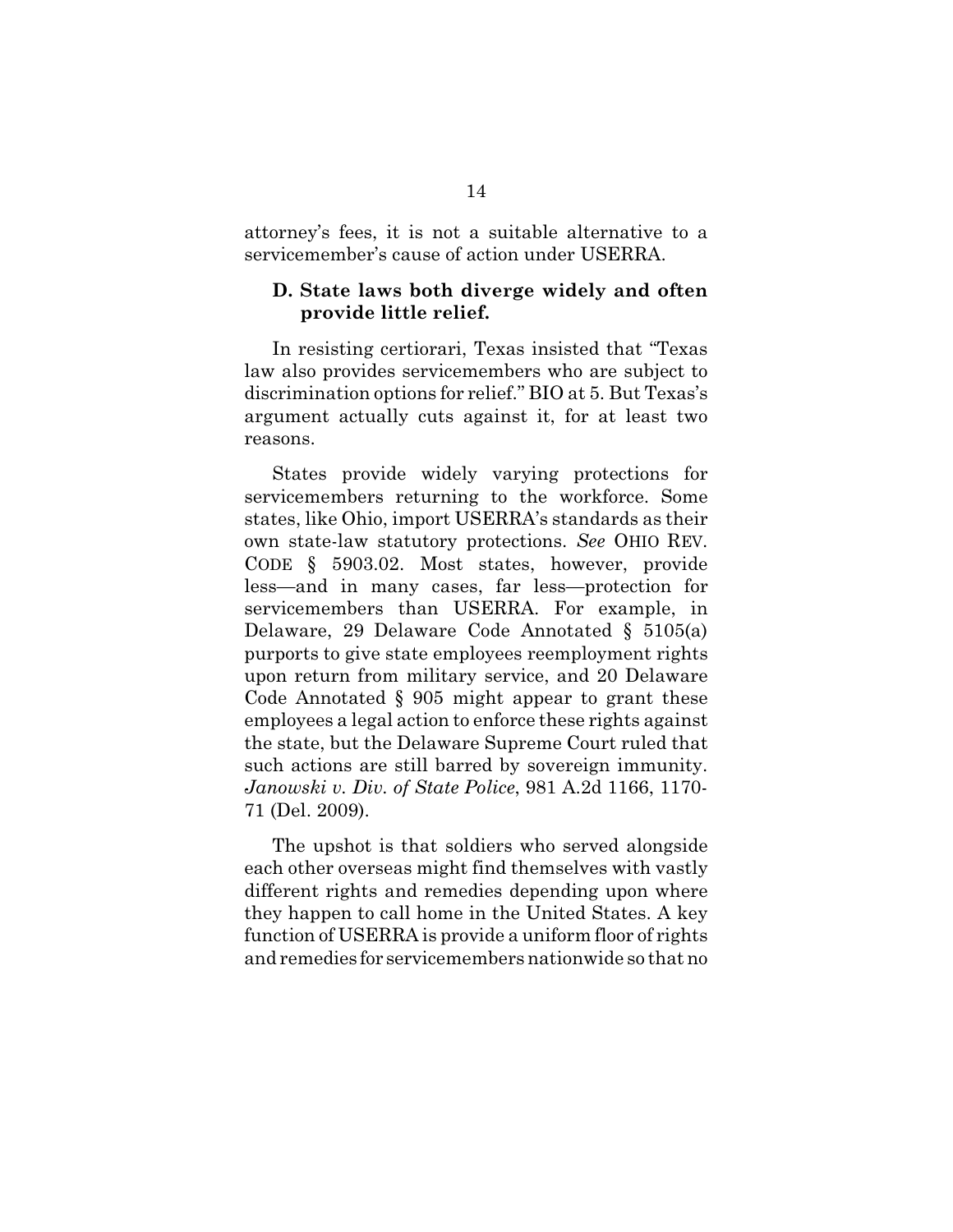servicemembers forgo protections simply by residing in a particular state. Indeed, "[t]he relationship between the Government and members of its armed forces is distinctively federal in character," *Feres*, 340 U.S. at 143 (quotation omitted), and federal remedies are necessary and appropriate for servicemembers returning to civilian life. *Cf. Kansas v. Marsh*, 548 U.S. 163, 183 (2006) (Scalia, J., concurring) ("[A] primary basis for the Constitution's allowing us to be accorded jurisdiction to review state-court decisions, see Art. III, § 2, cls. 1 and 2, is to ensure the integrity and uniformity of federal law."). Given how important antidiscrimination protection and reemployment rights are to the military's ability to recruit and retain soldiers, these matters simply cannot be left to the patchwork vagaries of state law.

Putting aside the crucial need for uniformity, the schemes of many states—including many states with large veteran populations or important military bases—provide insufficient relief for veterans, especially compared to USERRA. Texas provides an excellent example. Among other points, the relevant Texas statute for public employees, Texas Government Code § 613.001 et seq., has completely different and inadequate remedies. First, Texas law requires only reemployment to either the "same," or "similar" position in which the employee was employed at the time of the employee's induction into active military service. *See* TEX. GOV'T CODE §§ 613.002, 613.003. There are no money damages, and there is no escalator provision. USERRA offers both of those remedies. Likewise, Texas Government Code § 437.204 provides members of state military forces the right to a leave of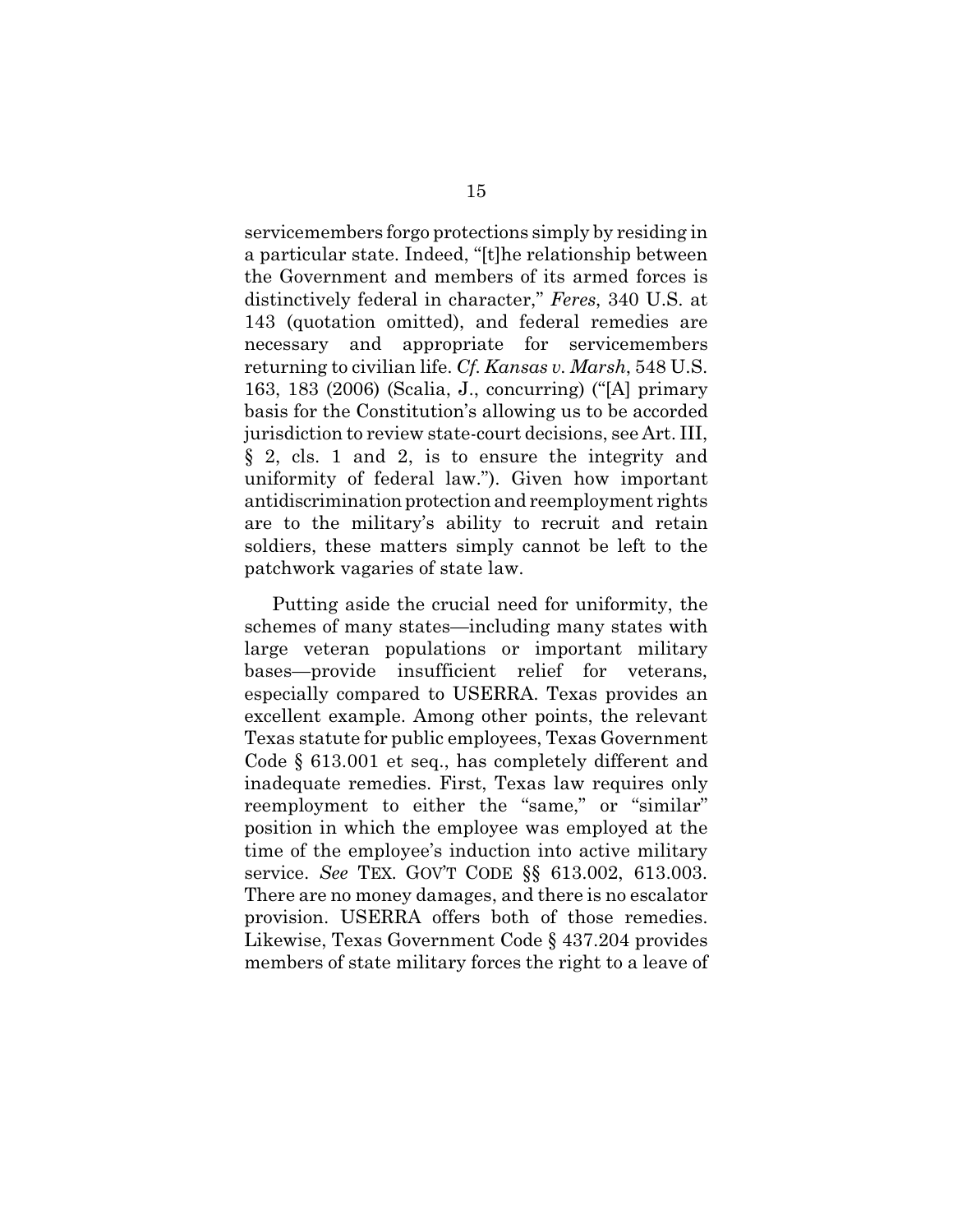absence for service and reemployment rights upon their return, but to vindicate these rights the members must first file a complaint with the Texas Workforce Commission, who will then investigate the complaint. TEX. GOV'T CODE §§ 437.204(b), 437.402.

But Texas is not alone. Other states too deliver less than USERRA does.

- Georgia state employees are entitled to leaves of absence for military service, GA. CODE ANN. § 38-2-279, and servicemembers working for private employers have reemployment rights, GA. CODE ANN. § 38-2-280. These provisions, however, do not give servicemembers the benefit of the escalator principle, and no Georgia statute specifically protects servicemembers from discrimination.
- Nevada protects Nevada National Guard members from discrimination, NEV. REV. STAT. § 412.606, and protects Nevada National Guard members and members of other state's National Guard against employment termination on account of military training or active service, NEV. REV. STAT. §§ 412.139, 412.1395. Nevada also provides state and local employees the right to a leave of absence for military service. NEV. REV. STAT. § 281.145.
- South Dakota gives National Guard members "all protections afforded to persons serving on active federal duty" by USERRA, S.D. CODIFIED LAWS § 33A-2-9, but also specifies that a state employee may only "use up to 40 hours of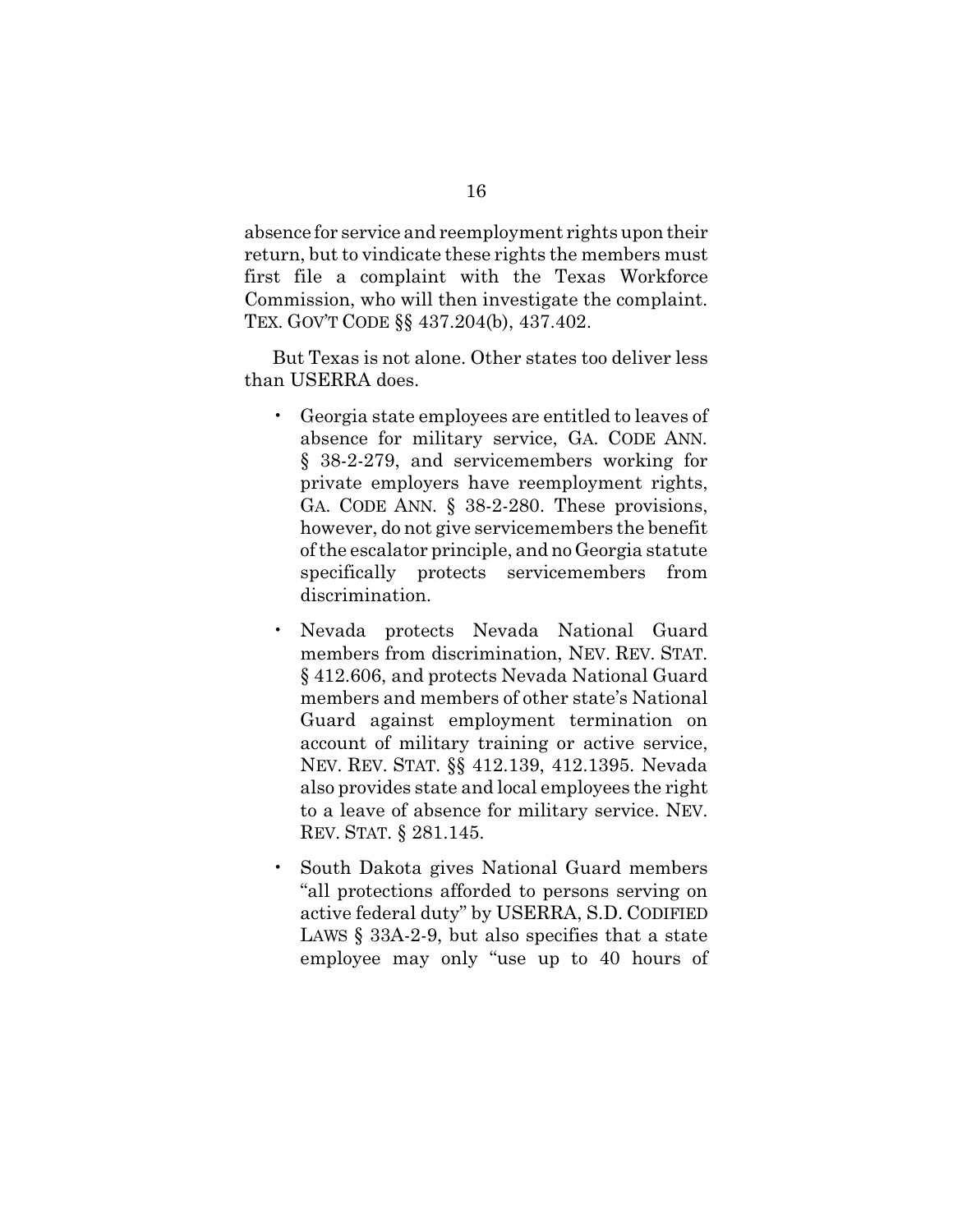accumulated sick leave annually for any military-related service as a member of the military reserve or national guard," S.D. ADMIN. CODE § 55:09:04:05.

• Arizona protects National Guard members from employment discrimination, ARIZ. REV. STAT. ANN. § 26-167, and provides them with leaves of absence for service, ARIZ. REV. STAT. ANN. § 26- 168. Arizona provides state employees with leaves of absence for military service. ARIZ. REV. STAT. ANN. §§ 38-610, 38-610.01.

Thus, although state law protections for veterans vary widely across states, they are uniform in failing to provide the level of protection and rights offered by USERRA, with the exception of the handful of states adopting USERRA as their own state-law statutory protections.

## **CONCLUSION**

This Court should reverse and remand this case.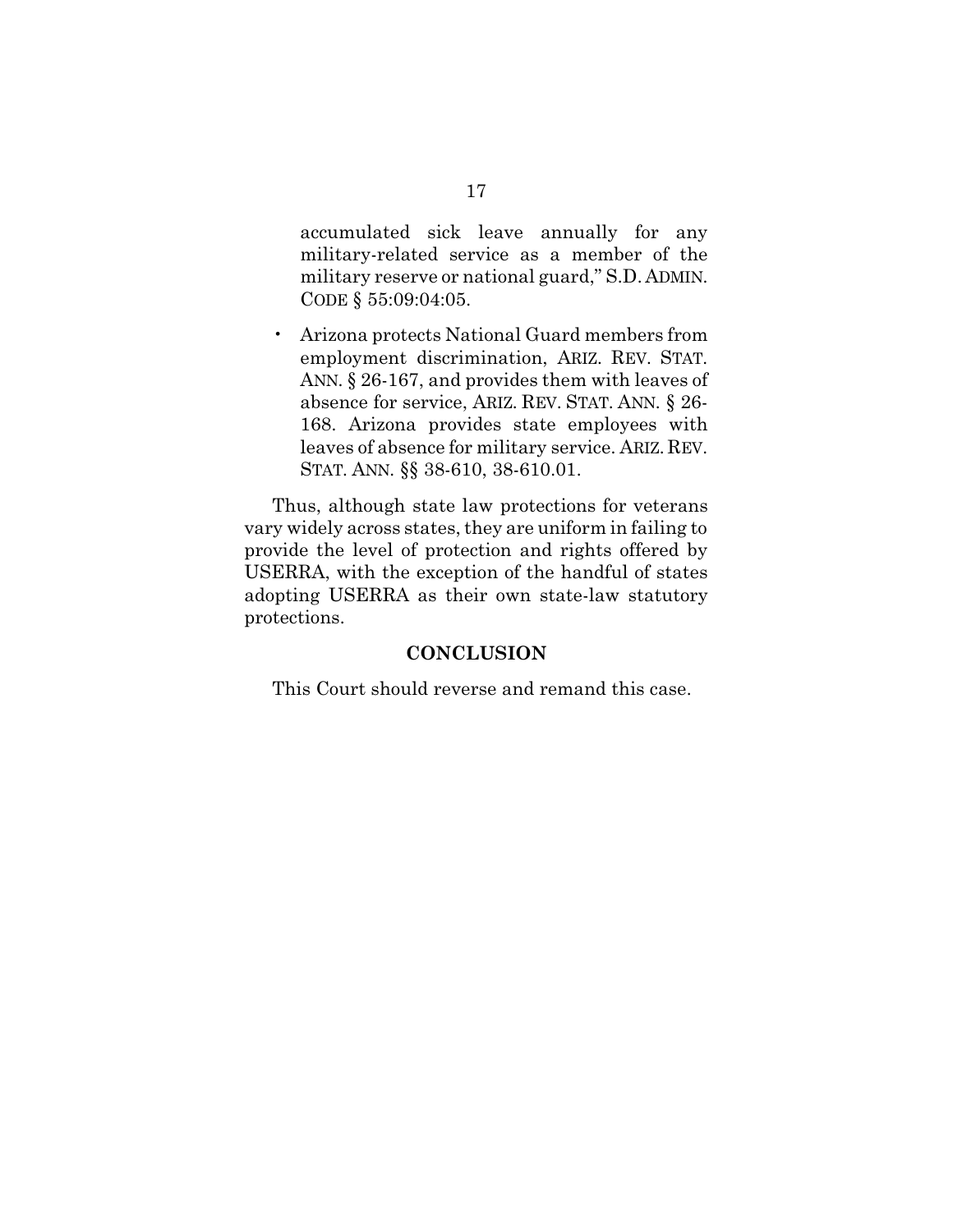Respectfully submitted,

*/s/ Raffi Melkonian*  RAFFI MELKONIAN *Counsel of Record* ERIC B. BOETTCHER WRIGHT CLOSE & BARGER, LLP One Riverway, Suite 2200 Houston, Texas 77056 Telephone: (713) 572-4321 Facsimile: (713) 572-4320 melkonian@wrightclosebarger.com

*Counsel for Amici Curiae*

Dated: February 7, 2022

18